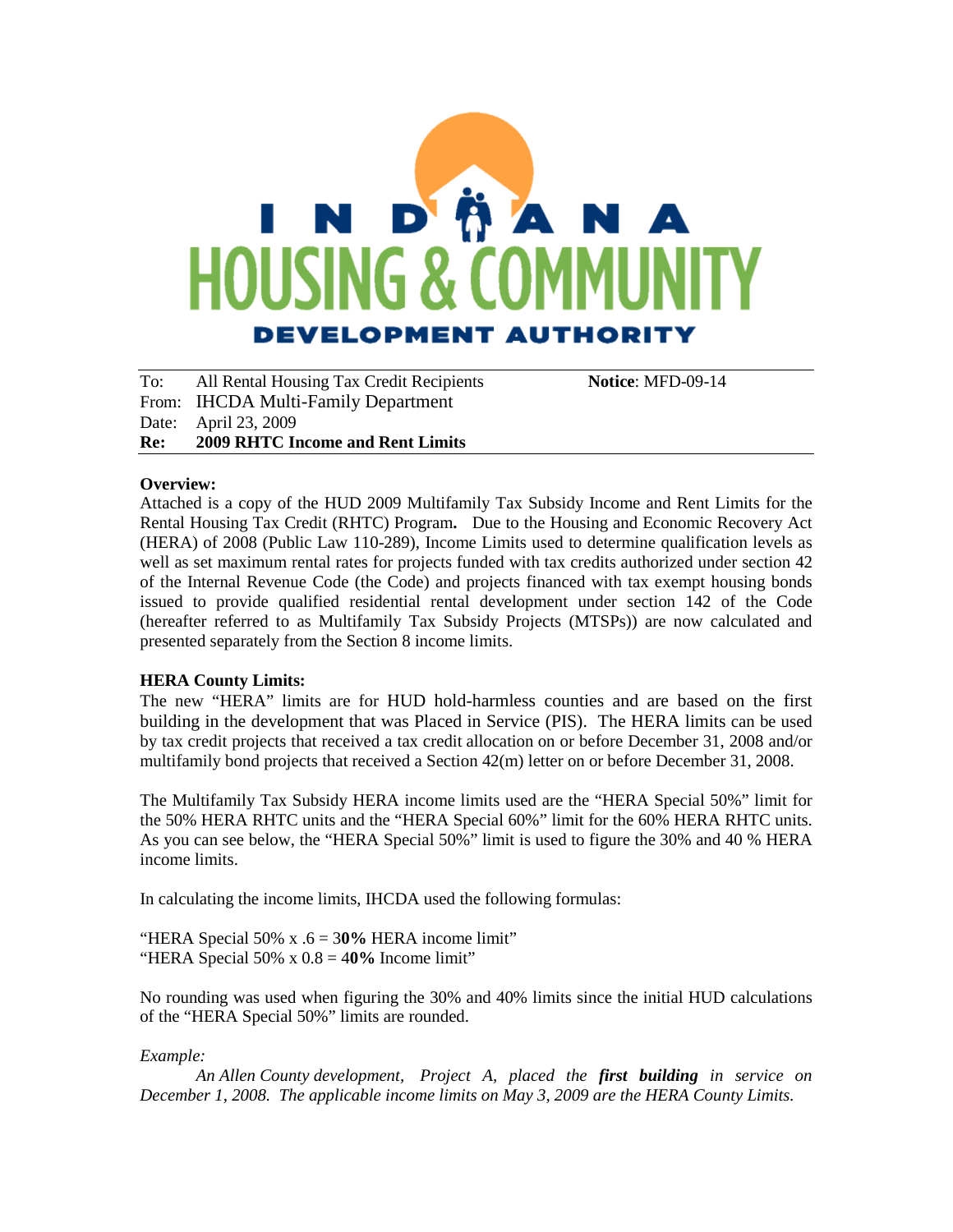#### **County Limits:**

For counties that do not have applicable HERA limits, the county limit, based on the HUD Program limits, will be used. Additionally, if the tax credit projects received a tax credit allocation on or after January 1, 2009 and/or multifamily bond projects that received a Section  $42(m)$  letter on or after January 1, 2009, the county limit will be used.

The HUD Program income limits used are the "30% of Median" limit for the 30% RHTC units and the "Very Low Income" limit for the 50% RHTC units. As you can see below, the "Very Low Income" limit is used to figure the 40% and 60% income limits.

In calculating the income limits, IHCDA used the following formulas:

"Very Low Income x .8 = 4**0%** Income limit" "Very Low Income x 1.2 = 6**0%** Income limit"

No rounding was used when figuring the 40% and 60% limits since the initial HUD calculations of the "Very Low Income" limits are rounded.

#### *Example:*

*An Allen County development, Project B, placed the first building in service on February 1, 2009. The applicable income limits on May 3, 2009 are the County Limits.*

#### **Implementation:**

This information was published by HUD on March 19, 2009 and is now posted on IHCDA's web site at [http://ihcda.in.gov/developers\\_section42.aspx,](http://ihcda.in.gov/developers_section42.aspx) under Appendix E of the 2009 Compliance Manual. Existing active developments should implement the 2009 Income and Rent Limits within 45 days of the HUD published date, **May 3, 2009**.

This information has been provided only for your convenience as a courtesy. However, it is the responsibility of the Developer/Owner, and not IHCDA, to verify its accuracy.

If you have any questions, please feel free to telephone us at (317) 232-7777. Jacob Sipe, Jeff Ivory, Danielle Moore, Matt Rayburn, or Anika Davis in the Multi-Family Housing Compliance Department, will be happy to assist you.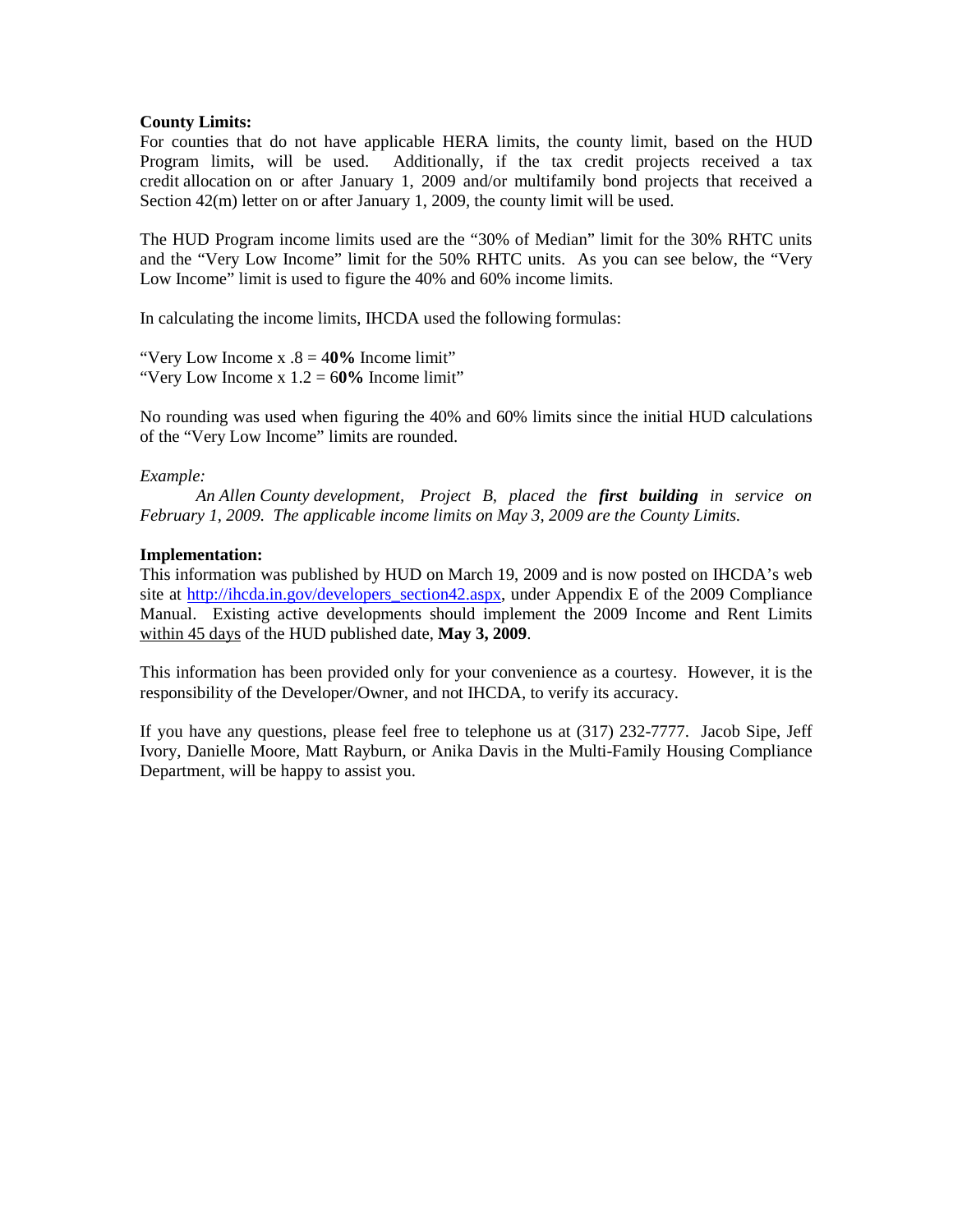#### **COUNTY SET-ASIDE ONE PRSN TWO PRSN THREE PRSN FOUR PRSN FIVE PRSN SIX PRSN SEVEN PRSN EIGHT PRSN NINE PRSN EFF 1 BR 2 BR 3 BR 4 BR 5 BR 6 BR** 30% 12,550 14,350 16,150 17,950 19,400 20,800 22,250 23,700 25,130 313 336 403 466 520 574 628 40% | 16,760 | 19,120 | 21,520 | 23,920 | 25,840 | 27,760 | 29,680 | 31,560 | 33,488 | | 419 | 448 | 538 | 622 | 694 | 765 | 837 50% 20,950 23,900 26,900 29,900 32,300 34,700 37,100 39,450 41,860 523 560 672 777 867 956 1,046 60% 25,140 28,680 32,280 35,880 38,760 41,640 44,520 47,340 50,232 628 672 807 933 1,041 1,148 1,255 30% | 13,290 | 15,180 | 17,100 | 18,990 | 20,520 | 22,020 | 23,550 | 25,080 | 26,586 | | 332 | 355 | 427 | 493 | 550 | 607 | 664 40% 17,720 20,240 22,800 25,320 27,360 29,360 31,400 33,440 35,448 443 474 570 658 734 810 886 50% 22,150 25,300 28,500 31,650 34,200 36,700 39,250 41,800 44,310 553 593 712 823 917 1,013 1,107 60% 26,580 30,360 34,200 37,980 41,040 44,040 47,100 50,160 53,172 664 711 855 987 1,101 1,215 1,329 30% | 13,300 | 15,200 | 17,100 | 19,000 | 20,500 | 22,050 | 23,550 | 25,100 | 26,600 | 332 | 356 | 427 | 493 | 551 | 608 | 665 40% | 17,720 | 20,240 | 22,800 | 25,320 | 27,360 | 29,360 | 31,400 | 33,440 | 35,448 | | 443 | 474 | 570 | 658 | 734 | 810 | 886 50% 22,150 25,300 28,500 31,650 34,200 36,700 39,250 41,800 44,310 553 593 712 823 917 1,013 1,107 60% 26,580 30,360 34,200 37,980 41,040 44,040 47,100 50,160 53,172 664 711 855 987 1,101 1,215 1,329 30% | 13,800 | 15,780 | 17,730 | 19,710 | 21,300 | 22,860 | 24,450 | 26,010 | 27,594 | | 345 | 369 | 443 | 512 | 571 | 630 | 689 40% | 18,400 | 21,040 | 23,640 | 26,280 | 28,400 | 30,480 | 32,600 | 34,680 | 36,792 | | 460 | 493 | 591 | 683 | 762 | 841 | 919 50% 23,000 26,300 29,550 32,850 35,500 38,100 40,750 43,350 45,990 575 616 738 854 952 1,051 1,149 60% 27,600 31,560 35,460 39,420 42,600 45,720 48,900 52,020 55,188 690 739 886 1,025 1,143 1,261 1,379 30% | 13,500 | 15,450 | 17,350 | 19,300 | 20,850 | 22,400 | 23,950 | 25,500 | 27,020 | 337 | 361 | 433 | 501 | 560 | 618 | 675 40% | 18,000 | 20,560 | 23,160 | 25,720 | 27,760 | 29,840 | 31,880 | 33,960 | 36,008 | | 450 | 482 | 579 | 668 | 746 | 823 | 900 50% 22,500 25,700 28,950 32,150 34,700 37,300 39,850 42,450 45,010 562 602 723 835 932 1,028 1,125 60% 27,000 30,840 34,740 38,580 41,640 44,760 47,820 50,940 54,012 675 723 868 1,002 1,119 1,234 1,350 30% 12,700 14,500 16,350 18,150 19,600 21,050 22,500 23,950 25,410 317 340 408 471 526 580 635 40% | 16,960 | 19,360 | 21,800 | 24,200 | 26,120 | 28,080 | 30,000 | 31,960 | 33,880 | | 424 | 454 | 545 | 629 | 702 | 774 | 847 50% 21,200 24,200 27,250 30,250 32,650 35,100 37,500 39,950 42,350 530 567 681 786 877 968 1,058 60% 25,440 29,040 32,700 36,300 39,180 42,120 45,000 47,940 50,820 636 681 817 943 1,053 1,161 1,270 30% | 13,200 | 15,090 | 16,980 | 18,870 | 20,370 | 21,900 | 23,400 | 24,900 | 26,418 | | 330 | 353 | 424 | 490 | 547 | 603 | 660 40% | 17,600 | 20,120 | 22,640 | 25,160 | 27,160 | 29,200 | 31,200 | 33,200 | 35,224 | | 440 | 471 | 566 | 654 | 730 | 805 | 880 50% 22,000 25,150 28,300 31,450 33,950 36,500 39,000 41,500 44,030 550 589 707 817 912 1,006 1,100 60% 26,400 30,180 33,960 37,740 40,740 43,800 46,800 49,800 52,836 660 707 849 981 1,095 1,207 1,320 30% 11,650 13,300 15,000 16,650 18,000 19,300 20,650 22,000 23,310 291 311 375 433 482 533 582 40% | 15,560 | 17,760 | 20,000 | 22,200 | 23,960 | 25,760 | 27,520 | 29,320 | 31,080 | 389 | 416 | 500 | 577 | 644 | 710 | 777 50% | 19,450 | 22,200 | 25,000 | 27,750 | 29,950 | 32,200 | 34,400 | 36,650 | 38,850 | 486 | 520 | 625 | 721 | 805 | 888 | 971 60% 23,340 26,640 30,000 33,300 35,940 38,640 41,280 43,980 46,620 583 624 750 865 966 1,065 1,165 30% | 11,730 | 13,410 | 15,090 | 16,770 | 18,120 | 19,440 | 20,790 | 22,140 | 23,478 | | 293 | 314 | 377 | 436 | 486 | 536 | 586 40% | 15,640 | 17,880 | 20,120 | 22,360 | 24,160 | 25,920 | 27,720 | 29,520 | 31,304 | 391 | 419 | 503 | 581 | 648 | 715 | 782 50% 19,550 22,350 25,150 27,950 30,200 32,400 34,650 36,900 39,130 488 523 628 726 810 894 978 60% 23,460 26,820 30,180 33,540 36,240 38,880 41,580 44,280 46,956 586 628 754 872 972 1,073 1,173 30% | 14,300 | 16,350 | 18,400 | 20,450 | 22,100 | 23,700 | 25,350 | 27,000 | 28,630 | 357 | 383 | 460 | 531 | 592 | 654 | 715 40% | 19,080 | 21,800 | 24,520 | 27,240 | 29,400 | 31,600 | 33,760 | 35,960 | 38,136 | | 477 | 511 | 613 | 708 | 709 | 871 | 953 50% 23,850 27,250 30,650 34,050 36,750 39,500 42,200 44,950 47,670 596 638 766 885 987 1,089 1,191 60% 28,620 32,700 36,780 40,860 44,100 47,400 50,640 53,940 57,204 715 766 919 1,062 1,185 1,307 1,430 30% | 14,300 | 16,350 | 18,400 | 20,450 | 22,100 | 23,700 | 25,350 | 27,000 | 28,630 | 357 | 383 | 460 | 531 | 592 | 654 | 715 40% | 19,080 | 21,800 | 24,520 | 27,240 | 29,400 | 31,600 | 33,760 | 35,960 | 38,136 | 477 | 511 | 613 | 708 | 790 | 871 | 953 50% 23,850 27,250 30,650 34,050 36,750 39,500 42,200 44,950 47,670 596 638 766 885 987 1,089 1,191 60% 28,620 32,700 36,780 40,860 44,100 47,400 50,640 53,940 57,204 715 766 919 1,062 1,185 1,307 1,430 30% | 12,800 | 14,650 | 16,450 | 18,300 | 19,750 | 21,250 | 22,700 | 24,150 | 25,620 | 320 | 343 | 411 | 475 | 531 | 585 | 640 40% | 17,080 | 19,520 | 21,960 | 24,400 | 26,360 | 28,320 | 30,240 | 32,200 | 34,160 | 427 | 457 | 549 | 634 | 708 | 780 | 854 50% 21,350 24,400 27,450 30,500 32,950 35,400 37,800 40,250 42,700 533 571 686 793 885 975 1,067 60% 25,620 29,280 32,940 36,600 39,540 42,480 45,360 48,300 51,240 640 686 823 951 1,062 1,170 1,281 30% | 12,930 | 14,790 | 16,620 | 18,480 | 19,950 | 21,450 | 22,920 | 24,390 | 25,872 | | 323 | 346 | 415 | 480 | 536 | 591 | 646 40% 17,240 19,720 22,160 24,640 26,600 28,600 30,560 32,520 34,496 431 462 554 640 715 788 862 50% 21,550 24,650 27,700 30,800 33,250 35,750 38,200 40,650 43,120 538 577 692 800 893 985 1,078 60% 25,860 29,580 33,240 36,960 39,900 42,900 45,840 48,780 51,744 646 693 831 960 1,072 1,182 1,293 30% | 11,650 | 13,300 | 15,000 | 16,650 | 18,000 | 19,300 | 20,650 | 22,000 | 23,310 | | 291 | 311 | 375 | 433 | 482 | 533 | 582 40% | 15,560 | 17,760 | 20,000 | 22,200 | 23,960 | 25,760 | 27,520 | 29,320 | 31,080 | 389 | 416 | 500 | 577 | 644 | 710 | 777 **BLACKFORD BOONE BROWN CARROLL ALLEN-HERA LIMITS BENTON-HERA LIMITS BLACKFORD-HERA LIMITS CARROLL-HERA LIMITS COUNTY INCOME LIMITS ADAMS ALLEN BARTHOLOMEW BENTON CASS ADAMS-HERA LIMITS COUNTY RENT LIMITS**

50% 19,450 22,200 25,000 27,750 29,950 32,200 34,400 36,650 38,850 486 520 625 721 805 888 971 60% 23,340 26,640 30,000 33,300 35,940 38,640 41,280 43,980 46,620 583 624 750 865 966 1,065 1,165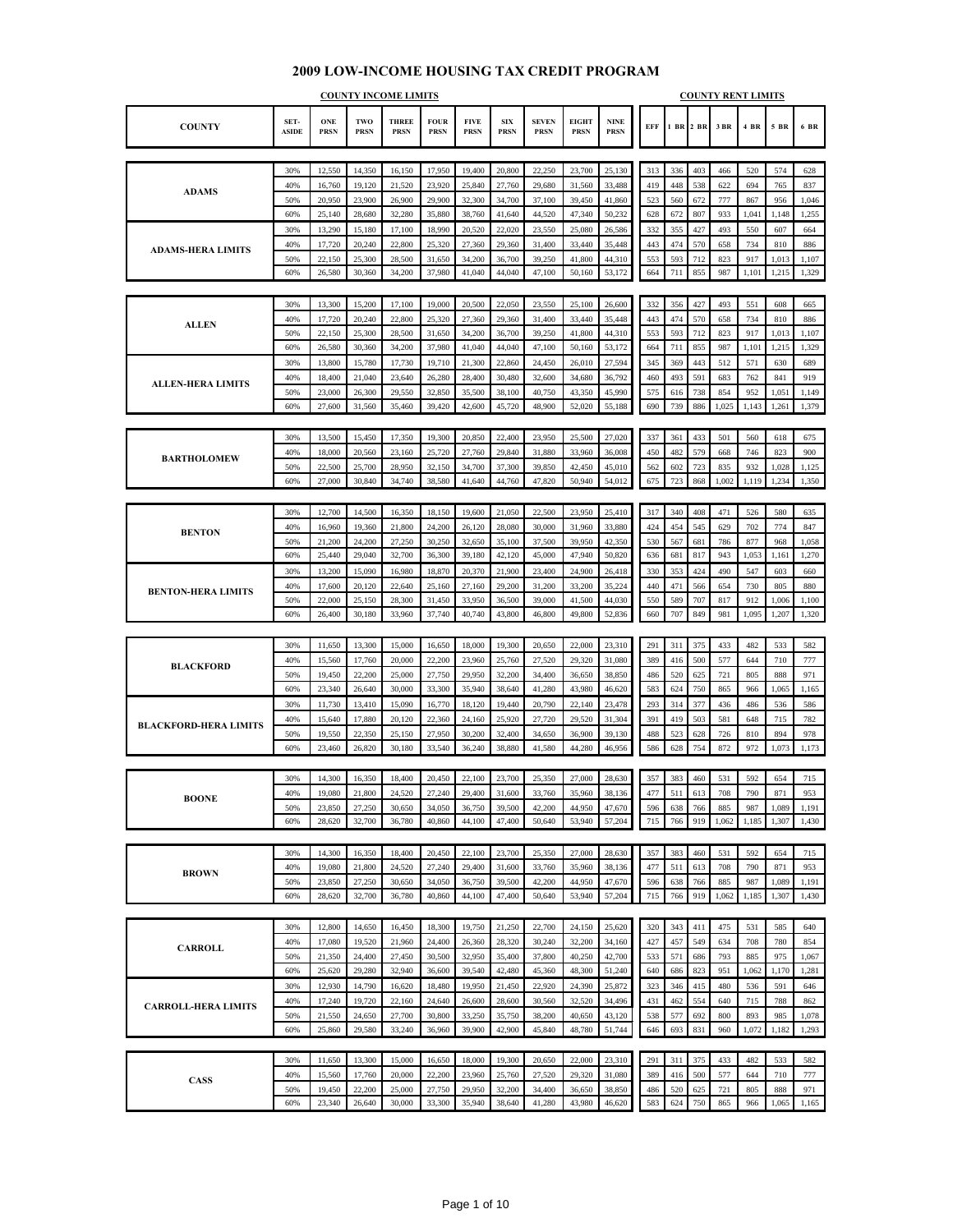|                             | <b>COUNTY INCOME LIMITS</b> |                           |                    |                             |                            |                            |                           |                             |                             |                            | <b>COUNTY RENT LIMITS</b> |            |            |            |              |              |                |  |  |
|-----------------------------|-----------------------------|---------------------------|--------------------|-----------------------------|----------------------------|----------------------------|---------------------------|-----------------------------|-----------------------------|----------------------------|---------------------------|------------|------------|------------|--------------|--------------|----------------|--|--|
| <b>COUNTY</b>               | SET-<br><b>ASIDE</b>        | <b>ONE</b><br><b>PRSN</b> | TWO<br><b>PRSN</b> | <b>THREE</b><br><b>PRSN</b> | <b>FOUR</b><br><b>PRSN</b> | <b>FIVE</b><br><b>PRSN</b> | <b>SIX</b><br><b>PRSN</b> | <b>SEVEN</b><br><b>PRSN</b> | <b>EIGHT</b><br><b>PRSN</b> | <b>NINE</b><br><b>PRSN</b> | EFF                       | 1 BR 2 BR  |            | 3 BR       | 4 BR         | 5 BR         | 6 BR           |  |  |
|                             |                             |                           |                    |                             |                            |                            |                           |                             |                             |                            |                           |            |            |            |              |              |                |  |  |
|                             | 30%<br>40%                  | 12,900<br>17,240          | 14,750<br>19,680   | 16,600<br>22,160            | 18,450<br>24,600           | 19,950<br>26,560           | 21,400                    | 22,900<br>30,520            | 24,350<br>32,480            | 25,830<br>34,440           | 322<br>431                | 345<br>461 | 415<br>554 | 480<br>639 | 535<br>713   | 590<br>787   | 645<br>861     |  |  |
| <b>CLARK</b>                | 50%                         | 21,550                    | 24,600             | 27,700                      | 30,750                     | 33,200                     | 28,520<br>35,650          | 38,150                      | 40,600                      | 43,050                     | 538                       | 576        | 692        | 799        | 891          | 984          | 1,076          |  |  |
|                             | 60%                         | 25,860                    | 29,520             | 33,240                      | 36,900                     | 39,840                     | 42,780                    | 45,780                      | 48,720                      | 51,660                     | 646                       | 692        | 831        | 959        | 1,069        | 1,181        | 1,291          |  |  |
|                             |                             |                           |                    |                             |                            |                            |                           |                             |                             |                            |                           |            |            |            |              |              |                |  |  |
|                             | 30%                         | 11,650                    | 13,300             | 15,000                      | 16,650                     | 18,000                     | 19,300                    | 20,650                      | 22,000                      | 23,310                     | 291                       | 311        | 375        | 433        | 482          | 533          | 582            |  |  |
| <b>CLAY</b>                 | 40%                         | 15,560                    | 17,760             | 20,000                      | 22,200                     | 23,960                     | 25,760                    | 27,520                      | 29,320                      | 31,080                     | 389                       | 416        | 500        | 577        | 644          | 710          | 777            |  |  |
|                             | 50%                         | 19,450                    | 22,200             | 25,000                      | 27,750                     | 29,950                     | 32,200                    | 34,400                      | 36,650                      | 38,850                     | 486                       | 520        | 625        | 721        | 805          | 888          | 971            |  |  |
|                             | 60%                         | 23,340                    | 26,640             | 30,000                      | 33,300                     | 35,940                     | 38,640                    | 41,280                      | 43,980                      | 46,620                     | 583                       | 624        | 750        | 865        | 966          | 1,065        | 1,165          |  |  |
|                             | 30%                         | 12,090                    | 13,800             | 15,540                      | 17,250                     | 18,630                     | 20,010                    | 21,390                      | 22,770                      | 24,150                     | 302                       | 323        | 388        | 448        | 500          | 552          | 603            |  |  |
| <b>CLAY-HERA LIMITS</b>     | 40%                         | 16,120                    | 18,400             | 20,720                      | 23,000                     | 24,840                     | 26,680                    | 28,520                      | 30,360                      | 32,200                     | 403                       | 431        | 518        | 598        | 667          | 736<br>920   | 805            |  |  |
|                             | 50%<br>60%                  | 20,150<br>24,180          | 23,000<br>27,600   | 25,900<br>31,080            | 28,750<br>34,500           | 31,050<br>37,260           | 33,350<br>40,020          | 35,650<br>42,780            | 37,950<br>45,540            | 40,250<br>48,300           | 503<br>604                | 539<br>647 | 647<br>777 | 747<br>897 | 833<br>1,000 | 1,104        | 1,006<br>1,207 |  |  |
|                             |                             |                           |                    |                             |                            |                            |                           |                             |                             |                            |                           |            |            |            |              |              |                |  |  |
|                             | 30%                         | 12,450                    | 14,250             | 16,000                      | 17,800                     | 19,200                     | 20,650                    | 22,050                      | 23,500                      | 24,920                     | 311                       | 333        | 400        | 462        | 516          | 569          | 623            |  |  |
| <b>CLINTON</b>              | 40%                         | 16,600                    | 18,960             | 21,360                      | 23,720                     | 25,600                     | 27,520                    | 29,400                      | 31,320                      | 33,208                     | 415                       | 444        | 534        | 616        | 688          | 759          | 830            |  |  |
|                             | 50%                         | 20,750                    | 23,700             | 26,700                      | 29,650                     | 32,000                     | 34,400                    | 36,750                      | 39,150                      | 41,510                     | 518                       | 555        | 667        | 770        | 860          | 948          | 1,037          |  |  |
|                             | 60%                         | 24,900                    | 28,440             | 32,040                      | 35,580                     | 38,400                     | 41,280                    | 44,100                      | 46,980                      | 49,812                     | 622                       | 666        | 801        | 924        | 1,032        | 1,138        | 1,245          |  |  |
|                             | 30%                         | 12,660                    | 14,460             | 16,290                      | 18,090                     | 19,530                     | 20,970                    | 22,440                      | 23,880                      | 25,326                     | 316                       | 339        | 407        | 470        | 524          | 579          | 633            |  |  |
| <b>CLINTON-HERA LIMITS</b>  | 40%                         | 16,880                    | 19,280             | 21,720                      | 24,120                     | 26,040                     | 27,960                    | 29,920                      | 31,840                      | 33,768                     | 422                       | 452        | 543        | 627        | 699          | 772          | 844            |  |  |
|                             | 50%<br>60%                  | 21,100<br>25,320          | 24,100<br>28,920   | 27,150<br>32,580            | 30,150<br>36,180           | 32,550<br>39,060           | 34,950<br>41,940          | 37,400<br>44,880            | 39,800<br>47,760            | 42,210<br>50,652           | 527<br>633                | 565<br>678 | 678<br>814 | 783<br>940 | 873<br>1,048 | 965<br>1,158 | 1,055<br>1,266 |  |  |
|                             |                             |                           |                    |                             |                            |                            |                           |                             |                             |                            |                           |            |            |            |              |              |                |  |  |
|                             | 30%                         | 11,650                    | 13,300             | 15,000                      | 16,650                     | 18,000                     | 19,300                    | 20,650                      | 22,000                      | 23,310                     | 291                       | 311        | 375        | 433        | 482          | 533          | 582            |  |  |
|                             | 40%                         | 15,560                    | 17,760             | 20,000                      | 22,200                     | 23,960                     | 25,760                    | 27,520                      | 29,320                      | 31,080                     | 389                       | 416        | 500        | 577        | 644          | 710          | 777            |  |  |
| <b>CRAWFORD</b>             | 50%                         | 19,450                    | 22,200             | 25,000                      | 27,750                     | 29,950                     | 32,200                    | 34,400                      | 36,650                      | 38,850                     | 486                       | 520        | 625        | 721        | 805          | 888          | 971            |  |  |
|                             | 60%                         | 23,340                    | 26,640             | 30,000                      | 33,300                     | 35,940                     | 38,640                    | 41,280                      | 43,980                      | 46,620                     | 583                       | 624        | 750        | 865        | 966          | 1,065        | 1,165          |  |  |
| <b>CRAWFORD-HERA LIMITS</b> | 30%                         | 11,880                    | 13,590             | 15,270                      | 16,980                     | 18,330                     | 19,710                    | 21,060                      | 22,410                      | 23,772                     | 297                       | 318        | 381        | 441        | 492          | 543          | 594            |  |  |
|                             | 40%                         | 15,840                    | 18,120             | 20,360                      | 22,640                     | 24,440                     | 26,280                    | 28,080                      | 29,880                      | 31,696                     | 396                       | 424        | 509        | 588        | 657          | 724          | 792            |  |  |
|                             | 50%                         | 19.800                    | 22,650             | 25,450                      | 28,300                     | 30,550                     | 32,850                    | 35,100                      | 37,350                      | 39,620                     | 495                       | 530        | 636        | 735        | 821          | 905          | 990            |  |  |
|                             | 60%                         | 23,760                    | 27,180             | 30,540                      | 33,960                     | 36,660                     | 39,420                    | 42,120                      | 44,820                      | 47,544                     | 594                       | 636        | 763        | 882        | 985          | 1,086        | 1,188          |  |  |
|                             | 30%                         | 11,650                    | 13,300             | 15,000                      | 16,650                     | 18,000                     | 19,300                    | 20,650                      | 22,000                      | 23,310                     | 291                       | 311        | 375        | 433        | 482          | 533          | 582            |  |  |
|                             | 40%                         | 15,560                    | 17,760             | 20,000                      | 22,200                     | 23,960                     | 25,760                    | 27,520                      | 29,320                      | 31,080                     | 389                       | 416        | 500        | 577        | 644          | 710          | 777            |  |  |
| <b>DAVIESS</b>              | 50%                         | 19,450                    | 22,200             | 25,000                      | 27,750                     | 29,950                     | 32,200                    | 34,400                      | 36,650                      | 38,850                     | 486                       | 520        | 625        | 721        | 805          | 888          | 971            |  |  |
|                             | 60%                         | 23,340                    | 26,640             | 30,000                      | 33,300                     | 35,940                     | 38,640                    | 41,280                      | 43,980                      | 46,620                     | 583                       | 624        | 750        | 865        | 966          | 1,065        | 1,165          |  |  |
|                             |                             |                           |                    |                             |                            |                            |                           |                             |                             |                            |                           |            |            |            |              |              |                |  |  |
|                             | 30%                         | 14,550                    | 16,600             | 18,700                      | 20,750                     | 22,400                     | 24,050                    | 25,750                      | 27,400                      | 29,050                     | 363                       | 389        | 467        | 539        | 601          | 664          | 726            |  |  |
| <b>DEARBORN</b>             | 40%                         | 19,360                    | 22,160             | 24,920                      | 27,680                     | 29,880                     | 32,120                    | 34,320                      | 36,520                      | 38,752                     | 484                       | 519        | 623        | 719        | 803          | 885          | 968            |  |  |
|                             | 50%                         | 24,200                    | 27,700             | 31,150                      | 34,600                     | 37,350                     | 40,150                    | 42,900                      | 45,650                      | 48,440                     | 605                       | 648        | 778        | 899        | 1,003        | 1,106        | 1,211          |  |  |
|                             | 60%                         | 29,040                    | 33,240             | 37,380                      | 41,520                     | 44,820                     | 48,180                    | 51,480                      | 54,780                      | 58,128                     | 726                       | 778        | 934        | 1,079      | 1,204        | 1,328        | 1,453          |  |  |
|                             | 30%                         | 11,650                    | 13,300             | 15,000                      | 16,650                     | 18,000                     | 19,300                    | 20,650                      | 22,000                      | 23,310                     | 291                       | 311        | 375        | 433        | 482          | 533          | 582            |  |  |
|                             | 40%                         | 15,560                    | 17,760             | 20,000                      | 22,200                     | 23,960                     | 25,760                    | 27,520                      | 29,320                      | 31,080                     | 389                       | 416        | 500        | 577        | 644          | 710          | 777            |  |  |
| <b>DECATUR</b>              | 50%                         | 19,450                    | 22,200             | 25,000                      | 27,750                     | 29,950                     | 32,200                    | 34,400                      | 36,650                      | 38,850                     | 486                       | 520        | 625        | 721        | 805          | 888          | 971            |  |  |
|                             | 60%                         | 23,340                    | 26,640             | 30,000                      | 33,300                     | 35,940                     | 38,640                    | 41,280                      | 43,980                      | 46,620                     | 583                       | 624        | 750        | 865        | 966          | 1,065        | 1,165          |  |  |
|                             |                             |                           |                    |                             |                            |                            |                           |                             |                             |                            |                           |            |            |            |              |              |                |  |  |
|                             | 30%                         | 13,150                    | 15,050             | 16,900                      | 18,800                     | 20,300                     | 21,800                    | 23,300                      | 24,800                      | 26,320                     | 328                       | 352        | 422        | 488        | 545          | 601          | 658            |  |  |
| <b>DEKALB</b>               | 40%                         | 17,560                    | 20,080             | 22,560                      | 25,080                     | 27,080                     | 29,080                    | 31,080                      | 33,120                      | 35,112                     | 439                       | 470        | 564        | 652        | 727          | 802          | 877            |  |  |
|                             | 50%                         | 21,950                    | 25,100             | 28,200                      | 31,350                     | 33,850                     | 36,350                    | 38,850                      | 41,400                      | 43,890                     | 548                       | 588        | 705        | 815        | 908          | 1,003        | 1,097          |  |  |
|                             | 60%<br>30%                  | 26,340<br>13,230          | 30,120<br>15,120   | 33,840<br>17,010            | 37,620<br>18,900           | 40,620<br>20,400           | 43,620<br>21,930          | 46,620<br>23,430            | 49,680<br>24,960            | 52,668<br>26,460           | 658<br>330                | 705<br>354 | 846<br>425 | 978<br>491 | 1,090<br>548 | 1,203<br>604 | 1,316<br>661   |  |  |
|                             | 40%                         | 17,640                    | 20,160             | 22,680                      | 25,200                     | 27,200                     | 29,240                    | 31,240                      | 33,280                      | 35,280                     | 441                       | 472        | 567        | 655        | 731          | 806          | 882            |  |  |
| <b>DEKALB-HERA LIMITS</b>   | 50%                         | 22,050                    | 25,200             | 28,350                      | 31,500                     | 34,000                     | 36,550                    | 39,050                      | 41,600                      | 44,100                     | 551                       | 590        | 708        | 818        | 913          | 1,008        | 1,102          |  |  |
|                             | 60%                         | 26,460                    | 30,240             | 34,020                      | 37,800                     | 40,800                     | 43,860                    | 46,860                      | 49,920                      | 52,920                     | 661                       | 708        | 850        | 982        | 1,096        | 1,209        | 1,323          |  |  |
|                             |                             |                           |                    |                             |                            |                            |                           |                             |                             |                            |                           |            |            |            |              |              |                |  |  |
|                             | 30%                         | 11,650                    | 13,300             | 15,000                      | 16,650                     | 18,000                     | 19,300                    | 20,650                      | 22,000                      | 23,310                     | 291                       | 311        | 375        | 433        | 482          | 533          | 582            |  |  |
| <b>DELAWARE</b>             | 40%                         | 15,560                    | 17,760             | 20,000                      | 22,200                     | 23,960                     | 25,760                    | 27,520                      | 29,320                      | 31,080                     | 389                       | 416        | 500        | 577        | 644          | 710          | 777            |  |  |
|                             | 50%                         | 19,450                    | 22,200             | 25,000                      | 27,750                     | 29,950                     | 32,200                    | 34,400                      | 36,650                      | 38,850                     | 486                       | 520        | 625        | 721        | 805          | 888          | 971            |  |  |
|                             | 60%                         | 23,340                    | 26,640             | 30,000                      | 33,300                     | 35,940                     | 38,640                    | 41,280                      | 43,980                      | 46,620                     | 583                       | 624        | 750        | 865        | 966          | 1,065        | 1,165          |  |  |
|                             | 30%<br>40%                  | 11,760                    | 13,440<br>17,920   | 15,120<br>20,160            | 16,800<br>22,400           | 18,150<br>24,200           | 19,500                    | 20,820                      | 22,170<br>29,560            | 23,520                     | 294<br>392                | 315<br>420 | 378<br>504 | 436<br>582 | 487<br>650   | 537          | 588            |  |  |
| <b>DELAWARE-HERA LIMITS</b> | 50%                         | 15,680<br>19,600          | 22,400             | 25,200                      | 28,000                     | 30,250                     | 26,000<br>32,500          | 27,760<br>34,700            | 36,950                      | 31,360<br>39,200           | 490                       | 525        | 630        | 728        | 812          | 716<br>895   | 784<br>980     |  |  |
|                             | 60%                         | 23,520                    | 26,880             | 30,240                      | 33,600                     | 36,300                     | 39,000                    | 41,640                      | 44,340                      | 47,040                     | 588                       | 630        | 756        | 873        | 975          | 1,074        | 1,176          |  |  |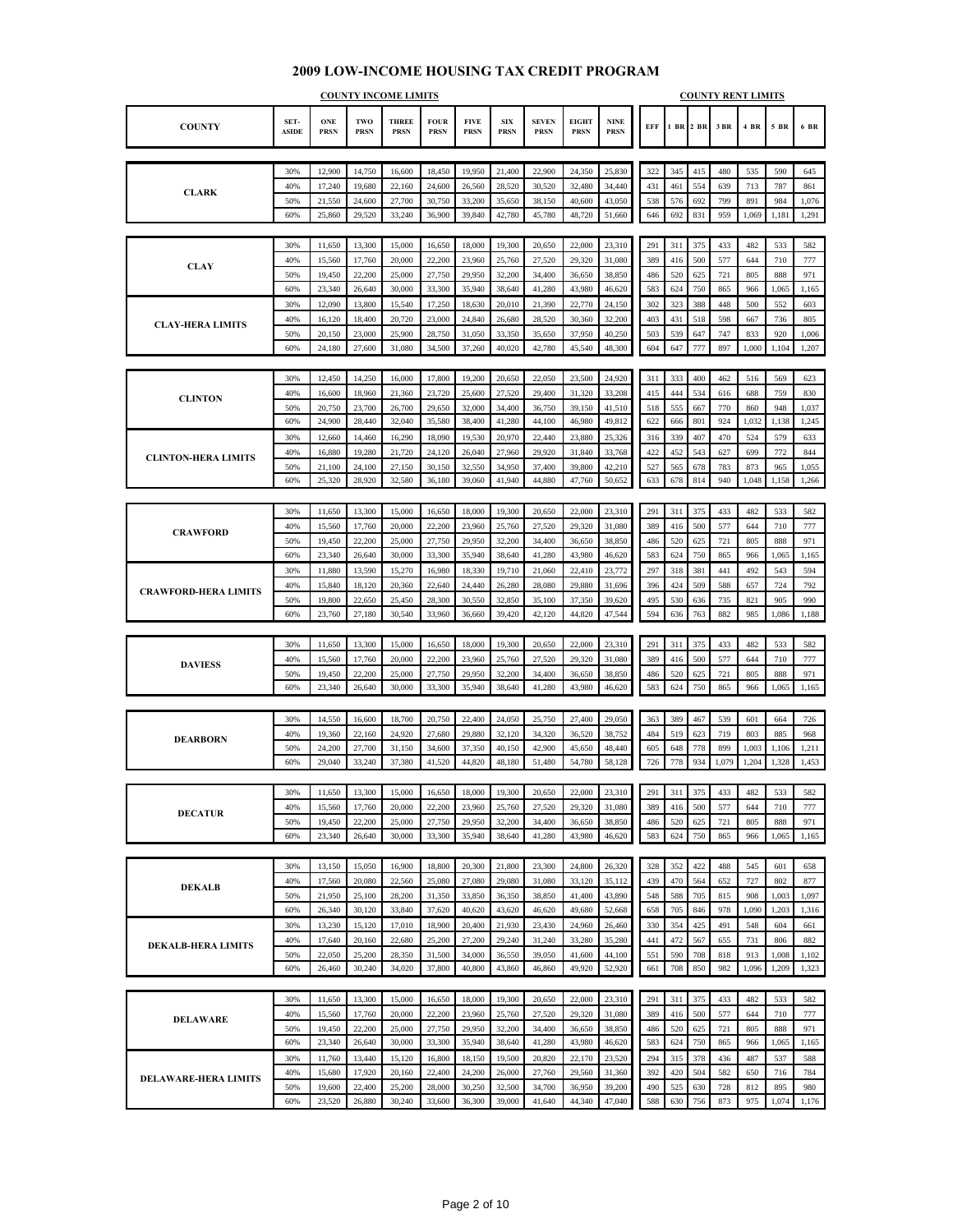#### **COUNTY SET-ASIDE ONE PRSN TWO PRSN THREE PRSN FOUR PRSN FIVE PRSN SIX PRSN SEVEN PRSN EIGHT PRSN NINE PRSN EFF 1 BR 2 BR 3 BR 4 BR 5 BR 6 BR COUNTY INCOME LIMITS COUNTY RENT LIMITS** 30% 13,700 15,700 17,650 19,600 21,150 22,750 24,300 25,850 27,440 342 367 441 509 568 626 686 40% 18,320 20,920 23,560 26,160 28,240 30,360 32,440 34,520 36,624 458 490 589 680 759 837 915 50% 22,900 26,150 29,450 32,700 35,300 37,950 40,550 43,150 45,780 572 613 736 850 948 1,046 1,144 60% 27,480 31,380 35,340 39,240 42,360 45,540 48,660 51,780 54,936 687 735 883 1,020 1,138 1,255 1,373 30% 13,800 15,780 17,730 19,710 21,300 22,860 24,450 26,010 27,594 345 369 443 512 571 630 689 40% | 18,400 | 21,040 | 23,640 | 26,280 | 28,400 | 30,480 | 32,600 | 34,680 | 36,792 | 460 | 493 | 591 | 683 | 762 | 841 | 919 50% 23,000 26,300 29,550 32,850 35,500 38,100 40,750 43,350 45,990 575 616 738 854 952 1,051 1,149 60% 27,600 31,560 35,460 39,420 42,600 45,720 48,900 52,020 55,188 690 739 886 1,025 1,143 1,261 1,379 30% | 12,450 | 14,250 | 16,000 | 17,800 | 19,200 | 20,650 | 22,050 | 23,500 | 24,920 | 311 | 333 | 400 | 462 | 516 | 569 | 623 40% | 16,600 | 18,960 | 21,360 | 23,720 | 25,600 | 27,520 | 29,400 | 31,320 | 33,208 | | 415 | 444 | 534 | 616 | 688 | 759 | 830 50% 20,750 23,700 26,700 29,650 32,000 34,400 36,750 39,150 41,510 518 555 667 770 860 948 1,037 60% 24,900 28,440 32,040 35,580 38,400 41,280 44,100 46,980 49,812 622 666 801 924 1,032 1,138 1,245 30% | 12,960 | 14,820 | 16,650 | 18,510 | 19,980 | 21,480 | 22,950 | 24,420 | 25,914 | | 324 | 347 | 416 | 481 | 537 | 592 | 647 40% 17,280 19,760 22,200 24,680 26,640 28,640 30,600 32,560 34,552 432 463 555 641 716 789 863 50% 21,600 24,700 27,750 30,850 33,300 35,800 38,250 40,700 38,190 540 578 693 801 895 986 1,079 60% 25,920 29,640 33,300 37,020 39,960 42,960 45,900 48,840 51,828 648 694 832 962 1,074 1,184 1,295 30% | 11,700 | 13,350 | 15,050 | 16,700 | 18,050 | 19,350 | 20,700 | 22,050 | 23,380 | 292 | 313 | 376 | 434 | 483 | 534 | 584 40% | 15,560 | 17,800 | 20,000 | 22,240 | 24,000 | 25,800 | 27,560 | 29,360 | 31,136 | | 389 | 417 | 500 | 578 | 645 | 711 | 778 50% | 19,450 | 22,250 | 25,000 | 27,800 | 30,000 | 32,250 | 34,450 | 36,700 | 38,920 | | 486 | 521 | 625 | 722 | 806 | 889 | 973 60% 23,340 26,700 30,000 33,360 36,000 38,700 41,340 44,040 46,704 583 625 750 867 967 1,067 1,167 30% | 12,000 | 13,710 | 15,420 | 17,130 | 18,510 | 19,860 | 21,240 | 22,620 | 23,982 | | 300 | 321 | 385 | 445 | 445 | 496 | 548 | 599 40% | 16,000 | 18,280 | 20,560 | 22,840 | 24,680 | 26,480 | 28,320 | 30,160 | 31,976 | | 400 | 428 | 514 | 594 | 662 | 731 | 799 50% 20,000 22,850 25,700 28,550 30,850 33,100 35,400 37,700 39,970 500 535 642 742 827 913 999 60% 24,000 27,420 30,840 34,260 37,020 39,720 42,480 45,240 47,964 600 642 771 891 993 1,096 1,199 30% | 12,900 | 14,750 | 16,600 | 18,450 | 19,950 | 21,400 | 22,900 | 24,350 | 25,830 | 322 | 345 | 415 | 480 | 535 | 590 | 645 40% | 17,240 | 19,680 | 22,160 | 24,600 | 26,560 | 28,520 | 30,520 | 32,480 | 34,440 | | 431 | 461 | 554 | 639 | 713 | 787 | 861 50% 21,550 24,600 27,700 30,750 33,200 35,650 38,150 40,600 43,050 538 576 692 799 891 984 1,076 60% 25,860 29,520 33,240 36,900 39,840 42,780 45,780 48,720 51,660 646 692 831 959 1,069 1,181 1,291 30% | 11,650 | 13,300 | 15,000 | 16,650 | 18,000 | 19,300 | 20,650 | 22,000 | 23,310 | | 291 | 311 | 375 | 433 | 482 | 533 | 582 40% | 15,560 | 17,760 | 20,000 | 22,200 | 23,960 | 25,760 | 27,520 | 29,320 | 31,080 | 389 | 416 | 500 | 577 | 644 | 710 | 777 50% 19,450 22,200 25,000 27,750 29,950 32,200 34,400 36,650 38,850 486 520 625 721 805 888 971 60% 23,340 26,640 30,000 33,300 35,940 38,640 41,280 43,980 46,620 583 624 750 865 966 1,065 1,165 30% | 11,820 | 13,500 | 15,210 | 16,890 | 18,240 | 19,590 | 20,940 | 22,290 | 23,646 | | 295 | 316 | 380 | 439 | 439 | 489 | 540 | 591 40% | 15,760 | 18,000 | 20,280 | 22,520 | 24,320 | 26,120 | 27,920 | 29,720 | 31,528 | 394 | 422 | 507 | 585 | 653 | 720 | 788 50% 19,700 22,500 25,350 28,150 30,400 32,650 34,900 37,150 39,410 492 527 633 731 816 900 985 60% | 23,640 | 27,000 | 30,420 | 33,780 | 36,480 | 39,180 | 41,880 | 44,580 | 47,292 | | 591 | 633 | 760 | 878 | 979 | 1,080 | 1,182 30% | 14,550 | 16,600 | 18,700 | 20,750 | 22,400 | 24,050 | 25,750 | 27,400 | 29,050 | 363 | 389 | 467 | 539 | 601 | 664 | 726 40% | 19,360 | 22,160 | 24,920 | 27,680 | 29,880 | 32,120 | 34,320 | 36,520 | 38,752 | | 484 | 519 | 623 | 719 | 803 | 885 | 968 50% 24,200 27,700 31,150 34,600 37,350 40,150 42,900 45,650 48,440 605 648 778 899 1,003 1,106 1,211 60% 29,040 33,240 37,380 41,520 44,820 48,180 51,480 54,780 58,128 726 778 934 1,079 1,204 1,328 1,453 30% 11,650 13,300 15,000 16,650 18,000 19,300 20,650 22,000 23,310 291 311 375 433 482 533 582 40% | 15,560 | 17,760 | 20,000 | 22,200 | 23,960 | 25,760 | 27,520 | 29,320 | 31,080 | 389 | 416 | 500 | 577 | 644 | 710 | 777 50% | 19,450 | 22,200 | 25,000 | 27,750 | 29,950 | 32,200 | 34,400 | 36,650 | 38,850 | 486 | 520 | 625 | 721 | 805 | 888 | 971 60% 23,340 26,640 30,000 33,300 35,940 38,640 41,280 43,980 46,620 583 624 750 865 966 1,065 1,165 30% | 12,200 | 13,950 | 15,700 | 17,450 | 18,850 | 20,250 | 21,650 | 23,050 | 24,430 | | 305 | 326 | 392 | 453 | 506 | 558 | 610 40% | 16,280 | 18,640 | 20,960 | 23,280 | 25,160 | 27,000 | 28,880 | 30,720 | 32,592 | 407 | 436 | 524 | 605 | 675 | 745 | 814 50% 20,350 23,300 26,200 29,100 31,450 33,750 36,100 38,400 40,740 508 545 655 756 843 931 1,018 60% 24,420 27,960 31,440 34,920 37,740 40,500 43,320 46,080 48,888 610 654 786 908 1,012 1,117 1,222 30% | 12,510 | 14,280 | 16,080 | 17,850 | 19,290 | 20,700 | 22,140 | 23,550 | 24,990 | 312 | 334 | 402 | 464 | 517 | 571 | 624 40% | 16,680 | 19,040 | 21,440 | 23,800 | 25,720 | 27,600 | 29,520 | 31,400 | 33,320 | | 417 | 446 | 536 | 619 | 690 | 761 | 833 50% 20,850 23,800 26,800 29,750 32,150 34,500 36,900 39,250 41,650 521 558 670 773 862 951 1,041 60% 25,020 28,560 32,160 35,700 38,580 41,400 44,280 47,100 49,980 625 669 804 928 1,035 1,142 1,249 **DUBOIS-HERA LIMITS ELKHART-HERA LIMITS FAYETTE-HERA LIMITS FOUNTAIN-HERA LIMITS GIBSON-HERA LIMITS GIBSON FAYETTE FLOYD FOUNTAIN FRANKLIN DUBOIS ELKHART FULTON**

| <b>GRANT</b> | 30% | 1.650  | 13.300 | 5.000  | 16.650 | 18,000        | 19.300 | 20,650 | 22,000 | 23.310 | 291 | 311 | 375 | 433 | 482 | 533   | 582   |
|--------------|-----|--------|--------|--------|--------|---------------|--------|--------|--------|--------|-----|-----|-----|-----|-----|-------|-------|
|              | 40% | 15.560 | 17.760 | 20,000 | 22,200 | 23,960        | 25,760 | 27,520 | 29,320 | 31,080 | 389 | 416 | 500 | 577 | 644 | 710   | 777   |
|              | 50% | 19,450 | 22,200 | 25,000 | 27,750 | 29,950 32,200 |        | 34,400 | 36,650 | 38,850 | 486 | 520 | 625 | 721 | 805 | 888   | 971   |
|              | 60% | 23,340 | 26,640 | 30,000 | 33,300 | 35,940        | 38,640 | 41,280 | 43,980 | 46,620 | 583 | 624 | 750 | 865 | 966 | 1,065 | 1,165 |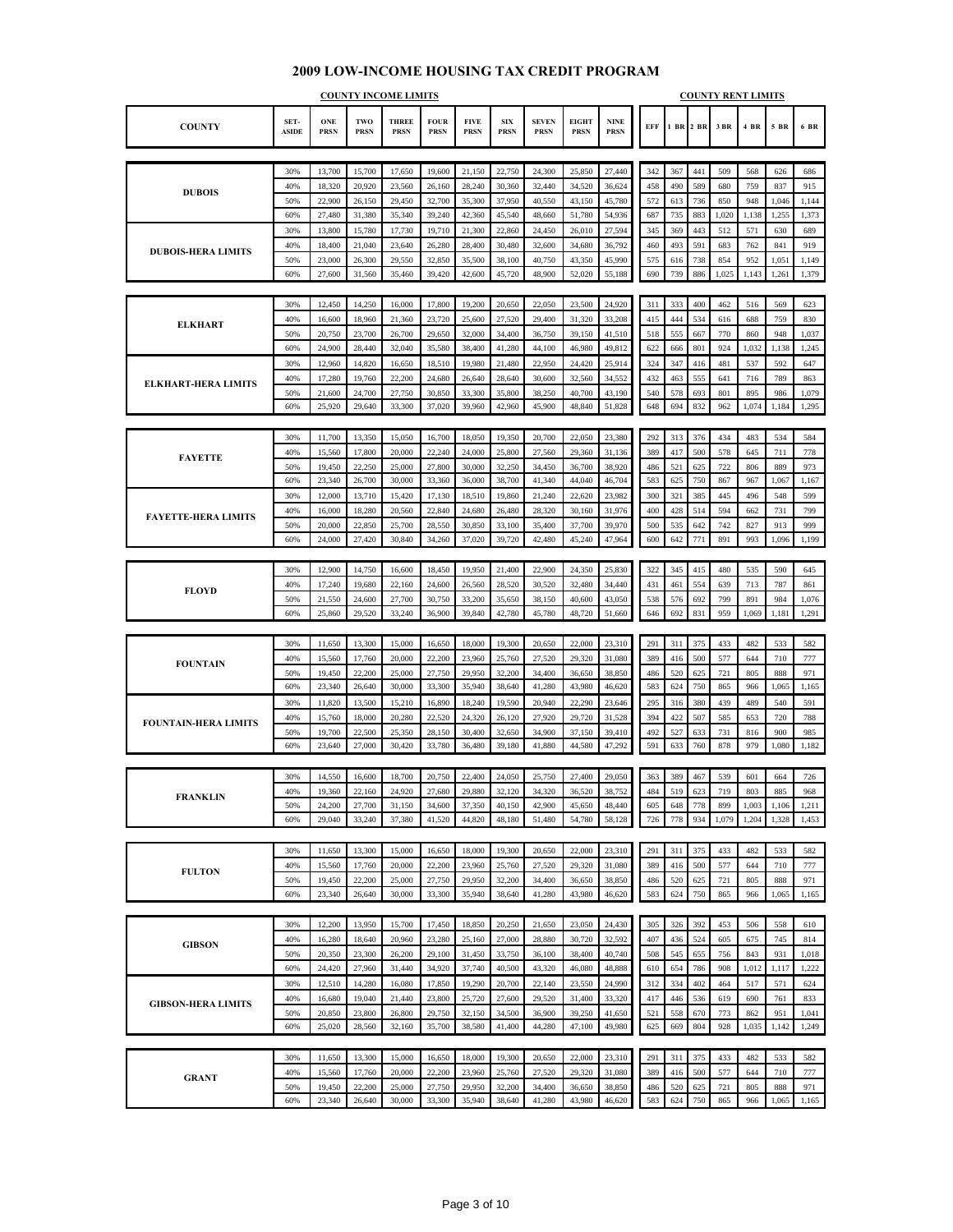|                               | <b>COUNTY INCOME LIMITS</b> |                           |                    |                             |                            |                            |                           |                             |                             |                            | <b>COUNTY RENT LIMITS</b> |            |            |       |       |       |       |  |  |  |
|-------------------------------|-----------------------------|---------------------------|--------------------|-----------------------------|----------------------------|----------------------------|---------------------------|-----------------------------|-----------------------------|----------------------------|---------------------------|------------|------------|-------|-------|-------|-------|--|--|--|
| <b>COUNTY</b>                 | SET-<br><b>ASIDE</b>        | <b>ONE</b><br><b>PRSN</b> | TWO<br><b>PRSN</b> | <b>THREE</b><br><b>PRSN</b> | <b>FOUR</b><br><b>PRSN</b> | <b>FIVE</b><br><b>PRSN</b> | <b>SIX</b><br><b>PRSN</b> | <b>SEVEN</b><br><b>PRSN</b> | <b>EIGHT</b><br><b>PRSN</b> | <b>NINE</b><br><b>PRSN</b> | EFF                       | 1 BR 2 BR  |            | 3 BR  | 4 BR  | 5 BR  | 6 BR  |  |  |  |
|                               |                             |                           |                    |                             |                            |                            |                           |                             |                             |                            |                           |            |            |       |       |       |       |  |  |  |
|                               | 30%                         | 11,650                    | 13,300             | 15,000                      | 16,650                     | 18,000                     | 19,300                    | 20,650                      | 22,000                      | 23,310                     | 291                       | 311        | 375        | 433   | 482   | 533   | 582   |  |  |  |
| <b>GREENE</b>                 | 40%                         | 15,560                    | 17,760             | 20,000                      | 22,200                     | 23,960                     | 25,760                    | 27,520                      | 29,320                      | 31,080                     | 389                       | 416        | 500        | 577   | 644   | 710   | 777   |  |  |  |
|                               | 50%                         | 19,450                    | 22,200             | 25,000                      | 27,750                     | 29,950                     | 32,200                    | 34,400                      | 36,650                      | 38,850                     | 486                       | 520        | 625        | 721   | 805   | 888   | 971   |  |  |  |
|                               | 60%                         | 23,340                    | 26,640             | 30,000                      | 33,300                     | 35,940                     | 38,640                    | 41,280                      | 43,980                      | 46,620                     | 583                       | 624        | 750        | 865   | 966   | 1,065 | 1,165 |  |  |  |
|                               |                             |                           |                    |                             |                            |                            |                           |                             |                             |                            |                           |            |            |       |       |       |       |  |  |  |
|                               | 30%                         | 14,300                    | 16,350             | 18,400                      | 20,450                     | 22,100                     | 23,700                    | 25,350                      | 27,000                      | 28,630                     | 357                       | 383        | 460        | 531   | 592   | 654   | 715   |  |  |  |
| <b>HAMILTON</b>               | 40%                         | 19,080                    | 21,800             | 24,520                      | 27,240                     | 29,400                     | 31,600                    | 33,760                      | 35,960                      | 38,136                     | 477                       | 511        | 613        | 708   | 790   | 871   | 953   |  |  |  |
|                               | 50%                         | 23,850                    | 27,250             | 30,650                      | 34,050                     | 36,750                     | 39,500                    | 42,200                      | 44,950                      | 47,670                     | 596                       | 638        | 766        | 885   | 987   | 1,089 | 1,191 |  |  |  |
|                               | 60%                         | 28,620                    | 32,700             | 36,780                      | 40,860                     | 44,100                     | 47,400                    | 50,640                      | 53,940                      | 57,204                     | 715                       | 766        | 919        | 1,062 | 1,185 | 1,307 | 1,430 |  |  |  |
|                               |                             |                           |                    |                             |                            |                            |                           |                             |                             |                            |                           |            |            |       |       |       |       |  |  |  |
|                               | 30%                         | 14,300                    | 16,350             | 18,400                      | 20,450                     | 22,100                     | 23,700                    | 25,350                      | 27,000                      | 28,630                     | 357                       | 383        | 460        | 531   | 592   | 654   | 715   |  |  |  |
| <b>HANCOCK</b>                | 40%                         | 19,080                    | 21,800             | 24,520                      | 27,240                     | 29,400                     | 31,600                    | 33,760                      | 35,960                      | 38,136                     | 477                       | 511        | 613        | 708   | 790   | 871   | 953   |  |  |  |
|                               | 50%                         | 23,850                    | 27,250             | 30,650                      | 34,050                     | 36,750                     | 39,500                    | 42,200                      | 44,950                      | 47,670                     | 596                       | 638        | 766        | 885   | 987   | 1,089 | 1,191 |  |  |  |
|                               | 60%                         | 28,620                    | 32,700             | 36,780                      | 40,860                     | 44,100                     | 47,400                    | 50,640                      | 53,940                      | 57,204                     | 715                       | 766        | 919        | 1,062 | 1,185 | 1,307 | 1,430 |  |  |  |
|                               |                             |                           |                    |                             |                            |                            |                           |                             |                             |                            |                           |            |            |       |       |       |       |  |  |  |
|                               | 30%                         | 12,900                    | 14,750             | 16,600                      | 18,450                     | 19,950                     | 21,400                    | 22,900                      | 24,350                      | 25,830                     | 322                       | 345        | 415        | 480   | 535   | 590   | 645   |  |  |  |
| <b>HARRISON</b>               | 40%                         | 17,240                    | 19,680             | 22,160                      | 24,600                     | 26,560                     | 28,520                    | 30,520                      | 32,480                      | 34,440                     | 431                       | 461        | 554        | 639   | 713   | 787   | 861   |  |  |  |
|                               | 50%                         | 21,550                    | 24,600             | 27,700                      | 30,750                     | 33,200                     | 35,650                    | 38,150                      | 40,600                      | 43,050                     | 538                       | 576        | 692        | 799   | 891   | 984   | 1,076 |  |  |  |
|                               | 60%                         | 25,860                    | 29,520             | 33,240                      | 36,900                     | 39,840                     | 42,780                    | 45,780                      | 48,720                      | 51,660                     | 646                       | 692        | 831        | 959   | 1,069 | 1,181 | 1,291 |  |  |  |
|                               |                             |                           |                    |                             |                            |                            |                           |                             |                             |                            |                           |            |            |       |       |       |       |  |  |  |
|                               | 30%                         | 14,300                    | 16,350             | 18,400                      | 20,450                     | 22,100                     | 23,700                    | 25,350                      | 27,000                      | 28,630                     | 357                       | 383        | 460        | 531   | 592   | 654   | 715   |  |  |  |
|                               | 40%                         | 19,080                    | 21,800             | 24,520                      | 27,240                     | 29,400                     | 31,600                    | 33,760                      | 35,960                      | 38,136                     | 477                       | 511        | 613        | 708   | 790   | 871   | 953   |  |  |  |
| <b>HENDRICKS</b>              | 50%                         | 23,850                    | 27,250             | 30,650                      | 34,050                     | 36,750                     | 39,500                    | 42,200                      | 44,950                      | 47,670                     | 596                       | 638        | 766        | 885   | 987   | 1,089 | 1,191 |  |  |  |
|                               | 60%                         | 28,620                    | 32,700             | 36,780                      | 40,860                     | 44,100                     | 47,400                    | 50,640                      | 53,940                      | 57,204                     | 715                       | 766        | 919        | 1,062 | 1,185 | 1,307 | 1,430 |  |  |  |
|                               |                             |                           |                    |                             |                            |                            |                           |                             |                             |                            |                           |            |            |       |       |       |       |  |  |  |
|                               | 30%                         | 11,650                    | 13,300             | 15,000                      | 16,650                     | 18,000                     | 19,300                    | 20,650                      | 22,000                      | 23,310                     | 291                       | 311        | 375        | 433   | 482   | 533   | 582   |  |  |  |
| <b>HENRY</b>                  | 40%                         | 15,560                    | 17,760             | 20,000                      | 22,200                     | 23,960                     | 25,760                    | 27,520                      | 29,320                      | 31,080                     | 389                       | 416        | 500        | 577   | 644   | 710   | 777   |  |  |  |
|                               | 50%                         | 19,450                    | 22,200             | 25,000                      | 27,750                     | 29,950                     | 32,200                    | 34,400                      | 36,650                      | 38,850                     | 486                       | 520        | 625        | 721   | 805   | 888   | 971   |  |  |  |
|                               | 60%                         | 23,340                    | 26,640             | 30,000                      | 33,300                     | 35,940                     | 38,640                    | 41,280                      | 43,980                      | 46,620                     | 583                       | 624        | 750        | 865   | 966   | 1,065 | 1,165 |  |  |  |
|                               | 30%                         | 12,420                    | 14,190             | 15,960                      | 17,730                     | 19,140                     | 20,580                    | 21,990                      | 23,400                      | 24,822                     | 310                       | 332        | 399        | 460   | 514   | 567   | 620   |  |  |  |
|                               | 40%                         | 16,560                    | 18,920             | 21,280                      | 23,640                     | 25,520                     | 27,440                    | 29,320                      | 31,200                      | 33,096                     | 414                       | 443        | 532        | 614   | 686   | 756   | 827   |  |  |  |
| <b>HENRY-HERA LIMITS</b>      | 50%                         | 20,700                    | 23,650             | 26,600                      | 29,550                     | 31,900                     | 34,300                    | 36,650                      | 39,000                      | 41,370                     | 517                       | 554        | 665        | 768   | 857   | 945   | 1,034 |  |  |  |
|                               | 60%                         | 24,840                    | 28,380             | 31,920                      | 35,460                     | 38,280                     | 41,160                    | 43,980                      | 46,800                      | 49,644                     | 621                       | 665        | 798        | 921   | 1,029 | 1,134 | 1,241 |  |  |  |
|                               |                             |                           |                    |                             |                            |                            |                           |                             |                             |                            |                           |            |            |       |       |       |       |  |  |  |
|                               | 30%                         | 13,050                    | 14,900             | 16,800                      | 18,650                     | 20,150                     | 21,650                    | 23,150                      | 24,600                      | 26,110                     | 326                       | 349        | 420        | 485   | 541   | 596   | 652   |  |  |  |
|                               | 40%                         | 17,400                    | 19,920             | 22,400                      | 24,880                     | 26,880                     | 28,880                    | 30,840                      | 32,840                      | 34,832                     | 435                       | 466        | 560        | 647   | 722   | 796   | 870   |  |  |  |
| <b>HOWARD</b>                 | 50%                         | 21,750                    | 24,900             | 28,000                      | 31,100                     | 33,600                     | 36,100                    | 38,550                      | 41,050                      | 43,540                     | 543                       | 583        | 700        | 808   | 902   | 995   | 1,088 |  |  |  |
|                               | 60%                         | 26,100                    | 29,880             | 33,600                      | 37,320                     | 40,320                     | 43,320                    | 46,260                      | 49,260                      | 52,248                     | 652                       | 699        | 840        | 970   | 1,083 | 1,194 | 1,306 |  |  |  |
|                               |                             |                           |                    |                             |                            |                            |                           |                             |                             |                            |                           |            |            |       |       |       |       |  |  |  |
|                               | 30%                         | 14,070                    | 16,080             | 18,090                      | 20,100                     | 21,720                     | 23,310                    | 24,930                      | 26,520                      | 28,140                     | 351                       | 376        | 452        | 522   | 582   | 643   | 703   |  |  |  |
| <b>HOWARD-HERA LIMITS</b>     | 40%                         | 18,760                    | 21,440             | 24,120                      | 26,800                     | 28,960                     | 31,080                    | 33,240                      | 35,360                      | 37,520                     | 469                       | 502        | 603        | 697   | 777   | 857   | 938   |  |  |  |
|                               | 50%<br>60%                  | 23,450                    | 26,800<br>32,160   | 30,150                      | 33,500<br>40,200           | 36,200                     | 38,850                    | 41,550                      | 44,200                      | 46,900                     | 586<br>703                | 628<br>753 | 753<br>904 | 871   | 971   | 1,071 | 1,172 |  |  |  |
|                               |                             | 28,140                    |                    | 36,180                      |                            | 43,440                     | 46,620                    | 49,860                      | 53,040                      | 56,280                     |                           |            |            | 1,045 | 1,165 | 1,286 | 1,407 |  |  |  |
|                               |                             |                           |                    |                             |                            |                            |                           |                             |                             |                            |                           |            |            |       |       |       |       |  |  |  |
|                               | 30%                         | 12,550                    | 14,350             | 16,150                      | 17,950                     | 19,400                     | 20,800                    | 22,250                      | 23,700                      | 25,130                     | 313                       | 336        | 403        | 466   | 520   | 574   | 628   |  |  |  |
| <b>HUNTINGTON</b>             | 40%                         | 16,760                    | 19,120             | 21,520                      | 23,920                     | 25,840                     | 27,760                    | 29,680                      | 31,560                      | 33,488                     | 419                       | 448        | 538        | 622   | 694   | 765   | 837   |  |  |  |
|                               | 50%                         | 20,950                    | 23,900             | 26,900                      | 29,900                     | 32,300                     | 34,700                    | 37,100                      | 39,450                      | 41,860                     | 523                       | 560        | 672        | 777   | 867   | 956   | 1,046 |  |  |  |
|                               | 60%                         | 25,140                    | 28,680             | 32,280                      | 35,880                     | 38,760                     | 41,640                    | 44,520                      | 47,340                      | 50,232                     | 628                       | 672        | 807        | 933   | 1,041 | 1,148 | 1,255 |  |  |  |
|                               | 30%                         | 12,960                    | 14,820             | 16,650                      | 18,510                     | 19,980                     | 21,480                    | 22,950                      | 24,420                      | 25,914                     | 324                       | 347        | 416        | 481   | 537   | 592   | 647   |  |  |  |
| <b>HUNTINGTON-HERA LIMITS</b> | 40%                         | 17,280                    | 19,760             | 22,200                      | 24,680                     | 26,640                     | 28,640                    | 30,600                      | 32,560                      | 34,552                     | 432                       | 463        | 555        | 641   | 716   | 789   | 863   |  |  |  |
|                               | 50%                         | 21,600                    | 24,700             | 27,750                      | 30,850                     | 33,300                     | 35,800                    | 38,250                      | 40,700                      | 43,190                     | 540                       | 578        | 693        | 801   | 895   | 986   | 1,079 |  |  |  |
|                               | 60%                         | 25,920                    | 29,640             | 33,300                      | 37,020                     | 39,960                     | 42,960                    | 45,900                      | 48,840                      | 51,828                     | 648                       | 694        | 832        | 962   | 1,074 | 1,184 | 1,295 |  |  |  |
|                               |                             |                           |                    |                             |                            |                            |                           |                             |                             |                            |                           |            |            |       |       |       |       |  |  |  |
|                               | 30%                         | 11,650                    | 13,300             | 15,000                      | 16,650                     | 18,000                     | 19,300                    | 20,650                      | 22,000                      | 23,310                     | 291                       | 311        | 375        | 433   | 482   | 533   | 582   |  |  |  |
| <b>JACKSON</b>                | 40%                         | 15,560                    | 17,760             | 20,000                      | 22,200                     | 23,960                     | 25,760                    | 27,520                      | 29,320                      | 31,080                     | 389                       | 416        | 500        | 577   | 644   | 710   | 777   |  |  |  |
|                               | 50%                         | 19,450                    | 22,200             | 25,000                      | 27,750                     | 29,950                     | 32,200                    | 34,400                      | 36,650                      | 38,850                     | 486                       | 520        | 625        | 721   | 805   | 888   | 971   |  |  |  |
|                               | 60%                         | 23,340                    | 26,640             | 30,000                      | 33,300                     | 35,940                     | 38,640                    | 41,280                      | 43,980                      | 46,620                     | 583                       | 624        | 750        | 865   | 966   | 1,065 | 1,165 |  |  |  |
|                               |                             |                           |                    |                             |                            |                            |                           |                             |                             |                            |                           |            |            |       |       |       |       |  |  |  |
|                               | 30%                         | 12,950                    | 14,800             | 16,650                      | 18,500                     | 20,000                     | 21,450                    | 22,950                      | 24,400                      | 25,900                     | 323                       | 346        | 416        | 481   | 536   | 591   | 647   |  |  |  |
| <b>JASPER</b>                 | 40%                         | 17,240                    | 19,720             | 22,160                      | 24,640                     | 26,600                     | 28,600                    | 30,560                      | 32,520                      | 34,496                     | 431                       | 462        | 554        | 640   | 715   | 788   | 862   |  |  |  |
|                               | 50%                         | 21,550                    | 24,650             | 27,700                      | 30,800                     | 33,250                     | 35,750                    | 38,200                      | 40,650                      | 43,120                     | 538                       | 577        | 692        | 800   | 893   | 985   | 1,078 |  |  |  |
|                               | 60%                         | 25,860                    | 29,580             | 33,240                      | 36,960                     | 39,900                     | 42,900                    | 45,840                      | 48,780                      | 51,744                     | 646                       | 693        | 831        | 960   | 1,072 | 1,182 | 1,293 |  |  |  |
|                               | 30%                         | 13,260                    | 15,150             | 17,040                      | 18,930                     | 20,430                     | 21,960                    | 23,460                      | 24,990                      | 26,502                     | 331                       | 355        | 426        | 492   | 549   | 605   | 662   |  |  |  |
| <b>JASPER-HERA LIMITS</b>     | 40%                         | 17,680                    | 20,200             | 22,720                      | 25,240                     | 27,240                     | 29,280                    | 31,280                      | 33,320                      | 35,336                     | 442                       | 473        | 568        | 656   | 732   | 807   | 883   |  |  |  |
|                               | 50%                         | 22,100                    | 25,250             | 28,400                      | 31,550                     | 34,050                     | 36,600                    | 39,100                      | 41,650                      | 44,170                     | 552                       | 591        | 710        | 820   | 915   | 1,009 | 1,104 |  |  |  |
|                               | 60%                         | 26,520                    | 30,300             | 34,080                      | 37,860                     | 40,860                     | 43,920                    | 46,920                      | 49,980                      | 53,004                     | 663                       | 710        | 852        | 984   | 1,098 | 1,211 | 1,325 |  |  |  |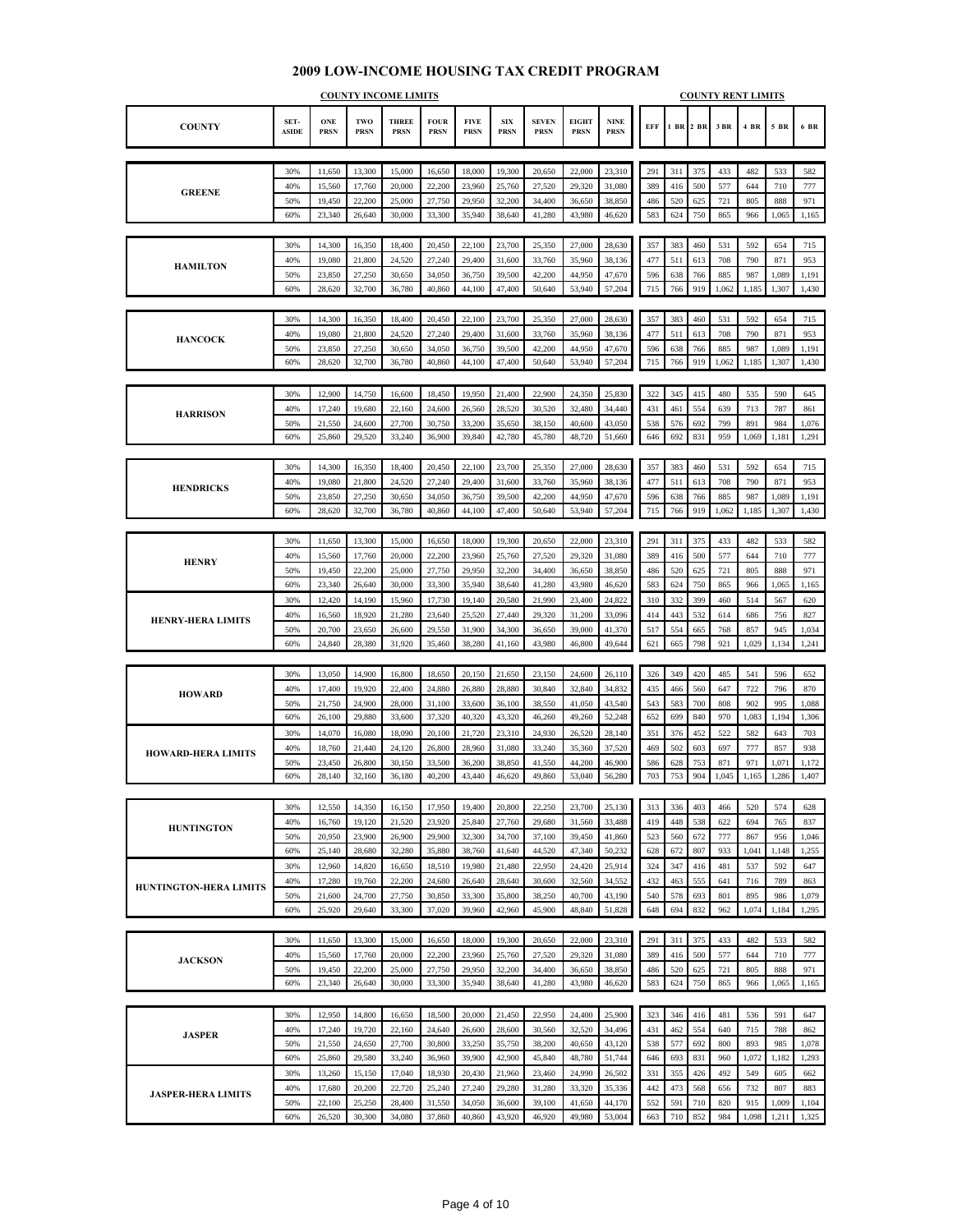#### **COUNTY SET-ASIDE ONE PRSN TWO PRSN THREE PRSN FOUR PRSN FIVE PRSN SIX PRSN SEVEN PRSN EIGHT PRSN NINE PRSN EFF 1 BR 2 BR 3 BR 4 BR 5 BR 6 BR COUNTY INCOME LIMITS COUNTY RENT LIMITS** 30% 11,650 13,300 15,000 16,650 18,000 19,300 20,650 22,000 23,310 291 311 375 433 482 533 582 40% 15,560 17,760 20,000 22,200 23,960 25,760 27,520 29,320 31,080 389 416 500 577 644 710 777 50% 19,450 22,200 25,000 27,750 29,950 32,200 34,400 36,650 38,850 486 520 625 721 805 888 971 60% 23,340 26,640 30,000 33,300 35,940 38,640 41,280 43,980 46,620 583 624 750 865 966 1,065 1,165 30% 11,760 13,440 15,120 16,800 18,150 19,500 20,820 22,170 23,520 294 315 378 436 487 537 588 40% 15,680 17,920 20,160 22,400 24,200 26,000 27,760 29,560 31,360 392 420 504 582 650 716 784 50% | 19,600 | 22,400 | 25,200 | 28,000 | 30,250 | 32,500 | 34,700 | 36,950 | 39,200 | | 490 | 525 | 630 | 728 | 812 | 895 | 980 60% 23,520 26,880 30,240 33,600 36,300 39,000 41,640 44,340 47,040 588 630 756 873 975 1,074 1,176 30% | 11,650 | 13,300 | 15,000 | 16,650 | 18,000 | 19,300 | 20,650 | 22,000 | 23,310 | | 291 | 311 | 375 | 433 | 482 | 533 | 582 40% | 15,560 | 17,760 | 20,000 | 22,200 | 23,960 | 25,760 | 27,520 | 29,320 | 31,080 | 389 | 416 | 500 | 577 | 644 | 710 | 777 50% 19,450 22,200 25,000 27,750 29,950 32,200 34,400 36,650 38,850 486 520 625 721 805 888 971 60% 23,340 26,640 30,000 33,300 35,940 38,640 41,280 43,980 46,620 583 624 750 865 966 1,065 1,165 30% 11,650 13,300 15,000 16,650 18,000 19,300 20,650 22,000 23,310 291 311 375 433 482 533 582 40% | 15,560 | 17,760 | 20,000 | 22,200 | 23,960 | 25,760 | 27,520 | 29,320 | 31,080 | 389 | 416 | 500 | 577 | 644 | 710 | 777 50% | 19,450 | 22,200 | 25,000 | 27,750 | 29,950 | 32,200 | 34,400 | 36,650 | 38,850 | 486 | 520 | 625 | 721 | 805 | 888 | 971 60% 23,340 26,640 30,000 33,300 35,940 38,640 41,280 43,980 46,620 583 624 750 865 966 1,065 1,165 30% | 14,300 | 16,350 | 18,400 | 20,450 | 22,100 | 23,700 | 25,350 | 27,000 | 28,630 | | 357 | 383 | 460 | 531 | 592 | 654 | 715 40% | 19,080 | 21,800 | 24,520 | 27,240 | 29,400 | 31,600 | 33,760 | 35,960 | 38,136 | | 477 | 511 | 613 | 708 | 709 | 871 | 953 50% 23,850 27,250 30,650 34,050 36,750 39,500 42,200 44,950 47,670 596 638 766 885 987 1,089 1,191 60% 28,620 32,700 36,780 40,860 44,100 47,400 50,640 53,940 57,204 715 766 919 1,062 1,185 1,307 1,430 30% | 11,650 | 13,300 | 15,000 | 16,650 | 18,000 | 19,300 | 20,650 | 22,000 | 23,310 | | 291 | 311 | 375 | 433 | 482 | 533 | 582 40% | 15,560 | 17,760 | 20,000 | 22,200 | 23,960 | 25,760 | 27,520 | 29,320 | 31,080 | 389 | 416 | 500 | 577 | 644 | 710 | 777 50% | 19,450 | 22,200 | 25,000 | 27,750 | 29,950 | 32,200 | 34,400 | 36,650 | 38,850 | 486 | 520 | 625 | 721 | 805 | 888 | 971 60% 23,340 26,640 30,000 33,300 35,940 38,640 41,280 43,980 46,620 583 624 750 865 966 1,065 1,165 30% | 12,210 | 13,950 | 15,690 | 17,430 | 18,810 | 20,220 | 21,600 | 23,010 | 24,402 | 305 | 327 | 392 | 453 | 505 | 557 | 610 40% | 16,280 | 18,600 | 20,920 | 23,240 | 25,080 | 26,960 | 28,800 | 30,680 | 32,536 | | 407 | 436 | 523 | 604 | 674 | 743 | 813 50% 20,350 23,250 26,150 29,050 31,350 33,700 36,000 38,350 40,670 508 545 653 755 842 929 1,016 60% 24,420 27,900 31,380 34,860 37,620 40,440 43,200 46,020 48,804 610 654 784 906 1,011 1,115 1,220 30% | 12,600 | 14,400 | 16,150 | 17,950 | 19,400 | 20,850 | 22,300 | 23,700 | 25,130 | 315 | 337 | 403 | 406 | 521 | 575 | 628 40% | 16,760 | 19,160 | 21,560 | 23,960 | 25,880 | 27,800 | 29,720 | 31,640 | 33,544 | | 419 | 449 | 539 | 623 | 695 | 767 | 838 50% 20,950 23,950 26,950 29,950 32,350 34,750 37,150 39,550 41,930 523 561 673 778 868 958 1,048 60% 25,140 28,740 32,340 35,940 38,820 41,700 44,580 47,460 50,316 628 673 808 934 1,042 1,150 1,257 30% | 13,410 | 15,330 | 17,250 | 19,170 | 20,700 | 22,230 | 23,760 | 25,290 | 26,838 | 335 | 359 | 431 | 498 | 555 | 613 | 670 40% | 17,880 | 20,440 | 23,000 | 25,560 | 27,600 | 29,640 | 31,680 | 33,720 | 35,784 | | 447 | 479 | 575 | 664 | 741 | 817 | 894 50% 22,350 25,550 28,750 31,950 34,500 37,050 39,600 42,150 44,730 558 598 718 830 926 1,021 1,118 60% 26,820 30,660 34,500 38,340 41,400 44,460 47,520 50,580 53,676 670 718 862 996 1,111 1,226 1,341 30% | 12,400 | 14,150 | 15,950 | 17,700 | 19,100 | 20,550 | 21,950 | 23,350 | 24,780 | 310 | 331 | 398 | 460 | 513 | 566 | 619 40% | 16,520 | 18,880 | 21,240 | 23,600 | 25,480 | 27,360 | 29,280 | 31,160 | 33,040 | 413 | 442 | 531 | 613 | 684 | 755 | 826 50% 20,650 23,600 26,550 29,500 31,850 34,200 36,600 38,950 41,300 516 553 663 766 855 944 1,032 60% 24,780 28,320 31,860 35,400 38,220 41,040 43,920 46,740 49,560 619 663 796 920 1,026 1,133 1,239 30% | 12,750 | 14,580 | 16,380 | 18,210 | 19,680 | 21,120 | 22,590 | 24,030 | 25,494 | 318 | 341 | 409 | 473 | 528 | 582 | 637 40% | 17,000 | 19,440 | 21,840 | 24,280 | 26,240 | 28,160 | 30,120 | 32,040 | 33,992 | | 425 | 455 | 546 | 631 | 704 | 777 | 849 50% 21,250 24,300 27,300 30,350 32,800 35,200 37,650 40,050 42,490 531 569 682 789 880 971 1,062 60% 25,500 29,160 32,760 36,420 39,360 42,240 45,180 48,060 50,988 637 683 819 947 1,056 1,165 1,274 30% | 13,600 | 15,500 | 17,450 | 19,400 | 20,950 | 22,500 | 24,050 | 25,600 | 27,160 | 340 | 363 | 436 | 504 | 562 | 620 | 679 40% | 18,080 | 20,680 | 23,240 | 25,840 | 27,920 | 29,960 | 32,040 | 34,120 | 36,176 | | 452 | 484 | 581 | 672 | 749 | 827 | 904 50% 22,600 25,850 29,050 32,300 34,900 37,450 40,050 42,650 45,220 565 605 726 840 936 1,033 1,130 60% 27,120 31,020 34,860 38,760 41,880 44,940 48,060 51,180 54,264 678 726 871 1,008 1,123 1,240 1,356 30% | 12,450 | 14,250 | 16,000 | 17,800 | 19,200 | 20,650 | 22,050 | 23,500 | 24,920 | 311 | 333 | 400 | 462 | 516 | 569 | 623 40% | 16,640 | 19,000 | 21,400 | 23,760 | 25,680 | 27,560 | 29,480 | 31,360 | 33,264 | | 416 | 445 | 535 | 618 | 689 | 760 | 831 50% 20,800 23,750 26,750 29,700 32,100 34,450 36,850 39,200 41,580 520 556 668 772 861 950 1,039 60% 24,960 28,500 32,100 35,640 38,520 41,340 44,220 47,040 49,896 624 668 802 927 1,033 1,140 1,247 30% 12,510 14,310 16,080 17,880 19,320 20,730 22,170 23,610 25,032 312 335 402 465 518 572 625 40% | 16,680 | 19,080 | 21,440 | 23,840 | 25,760 | 27,640 | 29,560 | 31,480 | 33,376 | 417 | 447 | 536 | 620 | 691 | 763 | 834 50% 20,850 23,850 26,800 29,800 32,200 34,550 36,950 39,350 41,720 521 558 670 775 863 953 1,043 **LAGRANGE JAY JEFFERSON JENNINGS LAKE LAPORTE JAY-HERA LIMITS KNOX-HERA LIMITS KOSCIUSKO-HERA LIMITS LAGRANGE-HERA LIMITS LAPORTE-HERA LIMITS JOHNSON KNOX KOSCIUSKO**

60% 25,020 28,620 32,160 35,760 38,640 41,460 44,340 47,220 50,064 625 670 804 930 1,036 1,144 1,251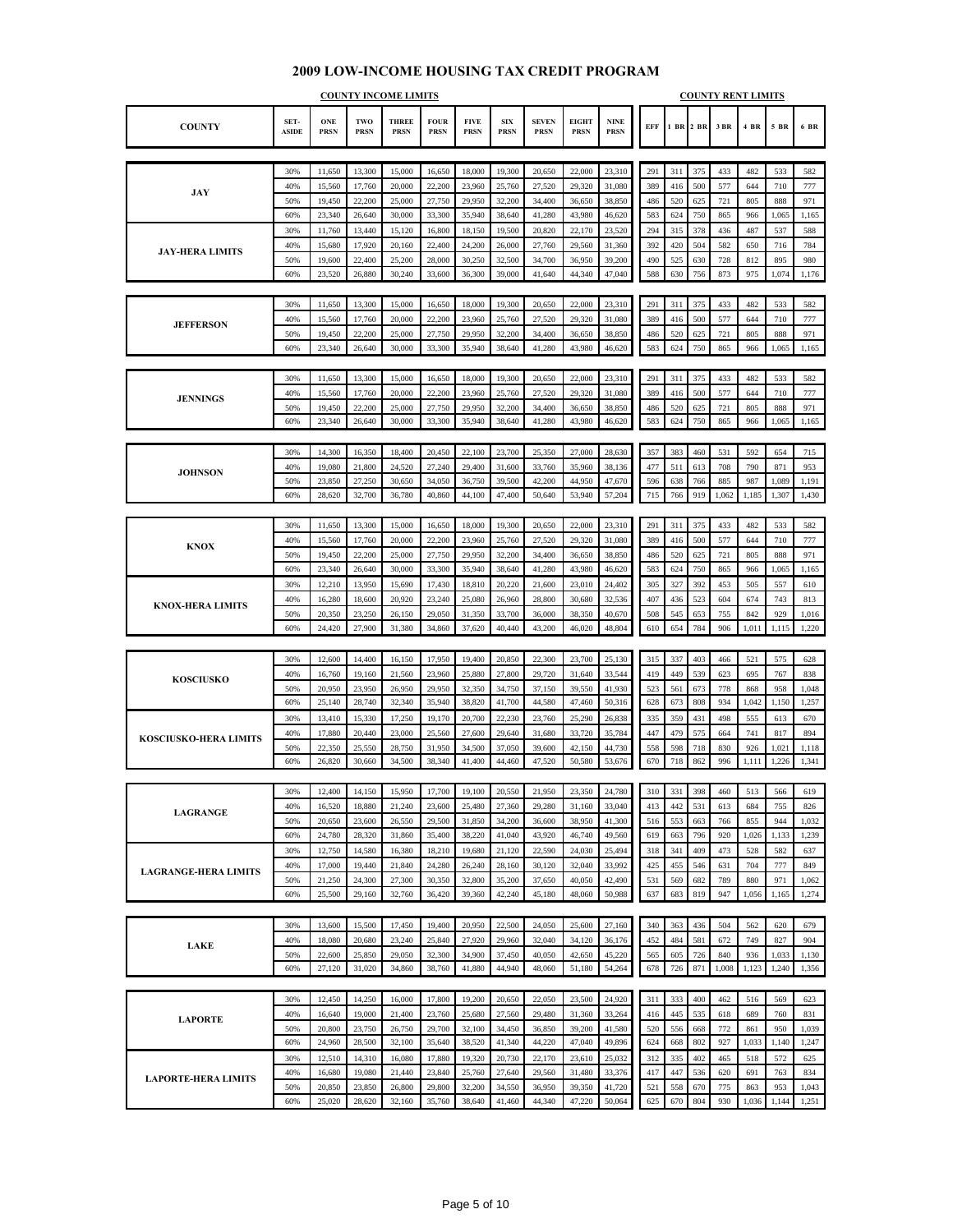#### **COUNTY SET-ASIDE ONE PRSN TWO PRSN THREE PRSN FOUR PRSN FIVE PRSN SIX PRSN SEVEN PRSN EIGHT PRSN NINE PRSN EFF 1 BR 2 BR 3 BR 4 BR 5 BR 6 BR COUNTY INCOME LIMITS COUNTY RENT LIMITS** 30% 11,650 13,300 15,000 16,650 18,000 19,300 20,650 22,000 23,310 291 311 375 433 482 533 582 40% 15,560 17,760 20,000 22,200 23,960 25,760 27,520 29,320 31,080 389 416 500 577 644 710 777 50% 19,450 22,200 25,000 27,750 29,950 32,200 34,400 36,650 38,850 486 520 625 721 805 888 971 60% 23,340 26,640 30,000 33,300 35,940 38,640 41,280 43,980 46,620 583 624 750 865 966 1,065 1,165 30% 11,730 13,380 15,060 16,740 18,090 19,410 20,760 22,110 23,436 293 313 376 435 485 535 585 40% | 15,640 | 17,840 | 20,080 | 22,320 | 24,120 | 25,880 | 27,680 | 29,480 | 31,248 | 391 | 418 | 502 | 580 | 647 | 714 | 781 50% | 19,550 | 22,300 | 25,100 | 27,900 | 30,150 | 32,350 | 34,600 | 36,850 | 39,060 | | 488 | 523 | 627 | 725 | 808 | 893 | 976 60% 23,460 26,760 30,120 33,480 36,180 38,820 41,520 44,220 46,872 386 627 753 870 970 1,071 1,171 30% | 13,500 | 15,400 | 17,350 | 19,250 | 20,800 | 22,350 | 23,850 | 25,400 | 26,950 | 337 | 361 | 433 | 500 | 558 | 615 | 673 40% | 17,960 | 20,520 | 23,080 | 25,640 | 27,680 | 29,760 | 31,800 | 33,840 | 35,896 | | 449 | 481 | 577 | 666 | 744 | 820 | 897 50% 22,450 25,650 28,850 32,050 34,600 37,200 39,750 42,300 44,870 561 601 721 833 930 1,025 1,121 60% 26,940 30,780 34,620 38,460 41,520 44,640 47,700 50,760 53,844 673 721 865 999 1,116 1,230 1,346 30% | 14,100 | 16,140 | 18,150 | 20,160 | 21,780 | 23,400 | 24,990 | 26,610 | 28,224 | | 352 | 378 | 453 | 524 | 585 | 645 | 705 40% 18,800 21,520 24,200 26,880 29,040 31,200 33,320 35,480 37,632 470 504 605 699 780 860 940 50% 23,500 26,900 30,250 33,600 36,300 39,000 41,650 44,350 47,040 587 630 756 873 975 1,075 1,176 60% 28,200 32,280 36,300 40,320 43,560 46,800 49,980 53,220 56,448 705 756 907 1,048 1,170 1,290 1,411 30% | 14,300 | 16,350 | 18,400 | 20,450 | 22,100 | 23,700 | 25,350 | 27,000 | 28,630 | 357 | 383 | 460 | 531 | 592 | 654 | 715 40% | 19,080 | 21,800 | 24,520 | 27,240 | 29,400 | 31,600 | 33,760 | 35,960 | 38,136 | | 477 | 511 | 613 | 708 | 709 | 871 | 953 50% 23,850 27,250 30,650 34,050 36,750 39,500 42,200 44,950 47,670 596 638 766 885 987 1,089 1,191 60% 28,620 32,700 36,780 40,860 44,100 47,400 50,640 53,940 57,204 715 766 919 1,062 1,185 1,307 1,430 30% | 12,550 | 14,300 | 16,100 | 17,900 | 19,350 | 20,750 | 22,200 | 23,650 | 25,060 | 313 | 335 | 402 | 465 | 518 | 573 | 626 40% | 16,680 | 19,080 | 21,440 | 23,840 | 25,760 | 27,640 | 29,560 | 31,480 | 33,376 | | 417 | 447 | 536 | 620 | 691 | 763 | 834 50% 20,850 23,850 26,800 29,800 32,200 34,550 36,950 39,350 41,720 521 558 670 775 863 953 1,043 60% 25,020 28,620 32,160 35,760 38,640 41,460 44,340 47,220 50,064 625 670 804 930 1,036 1,144 1,251 30% | 12,600 | 14,400 | 16,200 | 18,000 | 19,440 | 20,880 | 22,320 | 23,760 | 25,200 | 315 | 337 | 405 | 468 | 522 | 576 | 630 40% | 16,800 | 19,200 | 21,600 | 24,000 | 25,920 | 27,840 | 29,760 | 31,680 | 33,600 | | 420 | 450 | 540 | 624 | 696 | 768 | 840 50% 21,000 24,000 27,000 30,000 32,400 34,800 37,200 39,600 42,000 525 562 675 780 870 960 1,050 60% 25,200 28,800 32,400 36,000 38,880 41,760 44,640 47,520 50,400 630 675 810 936 1,044 1,152 1,260 30% 11,650 13,300 15,000 16,650 18,000 19,300 20,650 22,000 23,310 291 311 375 433 482 533 582 40% | 15,560 | 17,760 | 20,000 | 22,200 | 23,960 | 25,760 | 27,520 | 29,320 | 31,080 | 389 | 416 | 500 | 577 | 644 | 710 | 777 50% | 19,450 | 22,200 | 25,000 | 27,750 | 29,950 | 32,200 | 34,400 | 36,650 | 38,850 | 486 | 520 | 625 | 721 | 805 | 888 | 971 60% 23,340 26,640 30,000 33,300 35,940 38,640 41,280 43,980 46,620 583 624 750 865 966 1,065 1,165 30% | 11,650 | 13,300 | 15,000 | 16,650 | 18,000 | 19,300 | 20,650 | 22,000 | 23,310 | | 291 | 311 | 375 | 433 | 482 | 533 | 582 40% | 15,560 | 17,760 | 20,000 | 22,200 | 23,960 | 25,760 | 27,520 | 29,320 | 31,080 | 389 | 416 | 500 | 577 | 644 | 710 | 777 50% | 19,450 | 22,200 | 25,000 | 27,750 | 29,950 | 32,200 | 34,400 | 36,650 | 38,850 | 486 | 520 | 625 | 721 | 805 | 888 | 971 60% 23,340 26,640 30,000 33,300 35,940 38,640 41,280 43,980 46,620 583 624 750 865 966 1,065 1,165 30% | 13,250 | 15,150 | 17,050 | 18,950 | 20,450 | 22,000 | 23,500 | 25,000 | 26,530 | 331 | 355 | 426 | 492 | 550 | 606 | 663 40% | 17,680 | 20,200 | 22,720 | 25,240 | 27,240 | 29,280 | 31,280 | 33,320 | 35,336 | | 442 | 473 | 568 | 656 | 732 | 807 | 883 50% 22,100 25,250 28,400 31,550 34,050 36,600 39,100 41,650 44,170 552 591 710 820 915 1,009 1,104 60% 26,520 30,300 34,080 37,860 40,860 43,920 46,920 49,980 53,004 663 710 852 984 1,098 1,211 1,325 30% | 12,300 | 14,100 | 15,850 | 17,600 | 19,000 | 20,400 | 21,800 | 23,250 | 24,640 | | 307 | 330 | 396 | 457 | 510 | 563 | 616 40% | 16,400 | 18,760 | 21,080 | 23,440 | 25,320 | 27,200 | 29,080 | 30,960 | 32,816 | | 410 | 439 | 527 | 609 | 680 | 750 | 820 50% 20,500 23,450 26,350 29,300 31,650 34,000 36,350 38,700 41,020 512 549 658 761 850 938 1,025 60% 24,600 28,140 31,620 35,160 37,980 40,800 43,620 46,440 49,224 615 659 790 914 1,020 1,125 1,230 30% | 12,330 | 14,100 | 15,840 | 17,610 | 19,020 | 20,430 | 21,840 | 23,250 | 24,654 | 308 | 330 | 396 | 457 | 510 | 563 | 616 40% | 16,440 | 18,800 | 21,120 | 23,480 | 25,360 | 27,240 | 29,120 | 31,000 | 32,872 | | 411 | 440 | 528 | 610 | 681 | 751 | 821 50% 20,550 23,500 26,400 29,350 31,700 34,050 36,400 38,750 41,090 513 550 660 763 851 939 1,027 60% 24,660 28,200 31,680 35,220 38,040 40,860 43,680 46,500 49,308 616 660 792 915 1,021 1,127 1,232 30% | 14,300 | 16,350 | 18,400 | 20,450 | 22,100 | 23,700 | 25,350 | 27,000 | 28,630 | 357 | 383 | 460 | 531 | 592 | 654 | 715 40% | 19,080 | 21,800 | 24,520 | 27,240 | 29,400 | 31,600 | 33,760 | 35,960 | 38,136 | | 477 | 511 | 613 | 708 | 709 | 871 | 953 50% 23,850 27,250 30,650 34,050 36,750 39,500 42,200 44,950 47,670 596 638 766 885 987 1,089 1,191 60% 28,620 32,700 36,780 40,860 44,100 47,400 50,640 53,940 57,204 715 766 919 1,062 1,185 1,307 1,430 30% | 13,600 | 15,500 | 17,450 | 19,400 | 20,950 | 22,500 | 24,050 | 25,600 | 27,160 | 340 | 363 | 436 | 504 | 562 | 620 | 679 40% | 18,080 | 20,680 | 23,240 | 25,840 | 27,920 | 29,960 | 32,040 | 34,120 | 36,176 | | 452 | 484 | 581 | 672 | 749 | 827 | 904 **MONROE MONTGOMERY MORGAN NEWTON MONTGOMERY-HERA LIMITS MARION MARSHALL MARTIN MIAMI LAWRENCE MADISON LAWRENCE-HERA LIMITS MADISON-HERA LIMITS MARSHALL-HERA LIMITS**

50% 22,600 25,850 29,050 32,300 34,900 37,450 40,050 42,650 45,220 565 605 726 840 936 1,033 1,130 60% 27,120 31,020 34,860 38,760 41,880 44,940 48,060 51,180 54,264 678 726 871 1,008 1,123 1,240 1,356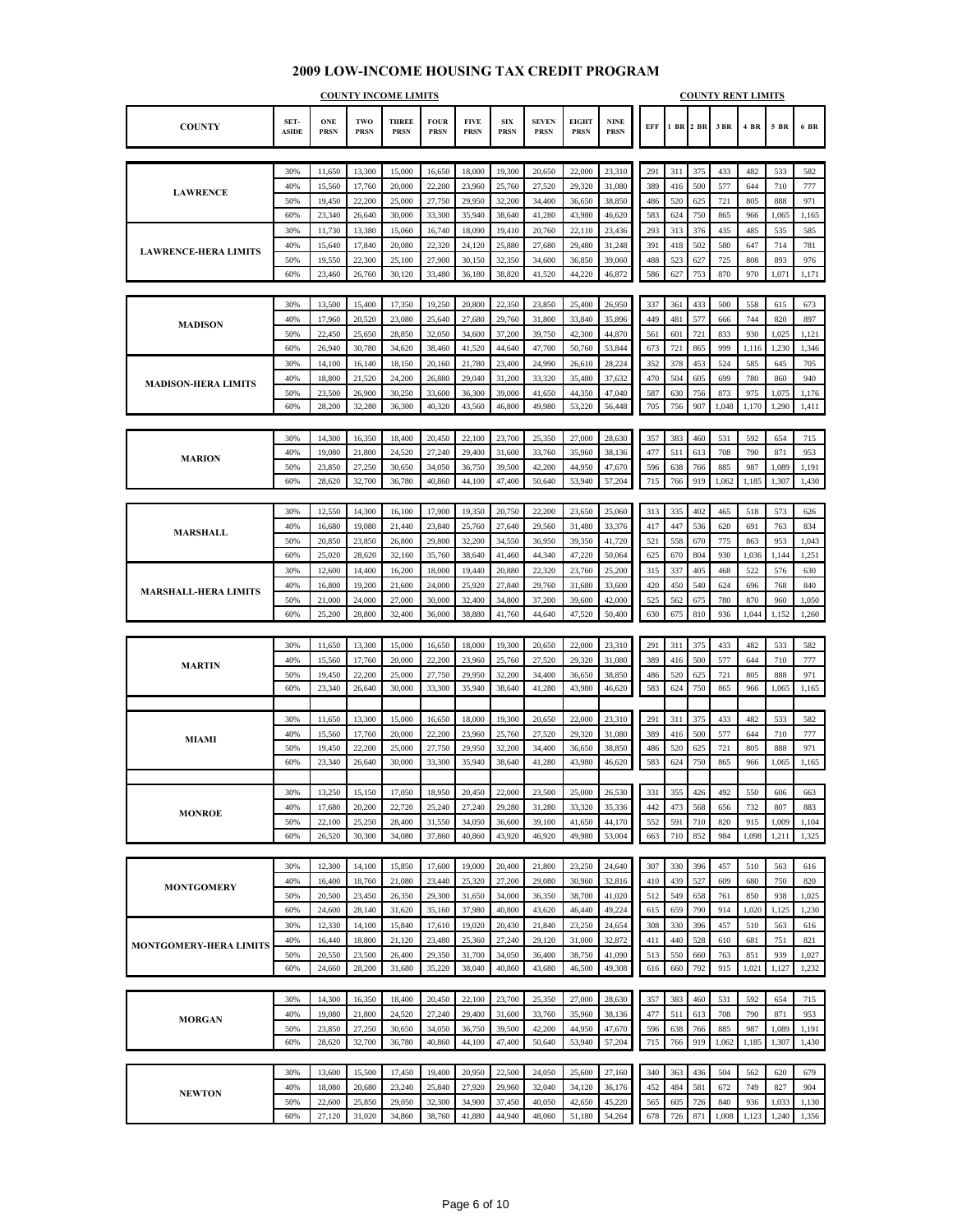#### **COUNTY SET-ASIDE ONE PRSN TWO PRSN THREE PRSN FOUR PRSN FIVE PRSN SIX PRSN SEVEN PRSN EIGHT PRSN NINE PRSN EFF 1 BR 2 BR 3 BR 4 BR 5 BR 6 BR COUNTY INCOME LIMITS COUNTY RENT LIMITS** 30% 12,500 14,300 16,050 17,850 19,300 20,700 22,150 23,550 24,990 312 335 401 464 517 571 624 40% 16,680 19,040 21,440 23,800 25,720 27,600 29,520 31,400 33,320 417 446 536 619 690 761 833 50% 20,850 23,800 26,800 29,750 32,150 34,500 36,900 39,250 41,650 521 558 670 773 862 951 1,041 60% 25,020 28,560 32,160 35,700 38,580 41,400 44,280 47,100 49,980 625 669 804 928 1,035 1,142 1,249 30% 12,960 14,820 16,650 18,510 19,980 21,480 22,950 24,420 25,914 324 347 416 481 537 592 647 40% | 17,280 | 19,760 | 22,200 | 24,680 | 26,640 | 28,640 | 30,600 | 32,560 | 34,552 | 432 | 463 | 555 | 641 | 716 | 789 | 863 50% 21,600 24,700 27,750 30,850 33,300 35,800 38,250 40,700 43,190 540 578 693 801 895 986 1,079 60% 25,920 29,640 33,300 37,020 39,960 42,960 45,900 48,840 51,828 648 694 832 962 1,074 1,184 1,295 30% | 14,550 | 16,600 | 18,700 | 20,750 | 22,400 | 24,050 | 25,750 | 27,400 | 29,050 | | 363 | 389 | 467 | 539 | 601 | 664 | 726 40% | 19,360 | 22,160 | 24,920 | 27,680 | 29,880 | 32,120 | 34,320 | 36,520 | 38,752 | | 484 | 519 | 623 | 719 | 803 | 885 | 968 50% 24,200 27,700 31,150 34,600 37,350 40,150 42,900 45,650 48,440 605 648 778 899 1,003 1,106 1,211 60% 29,040 33,240 37,380 41,520 44,820 48,180 51,480 54,780 58,128 726 778 934 1,079 1,204 1,328 1,453 30% 11,650 13,300 15,000 16,650 18,000 19,300 20,650 22,000 23,310 291 311 375 433 482 533 582 40% | 15,560 | 17,760 | 20,000 | 22,200 | 23,960 | 25,760 | 27,520 | 29,320 | 31,080 | 389 | 416 | 500 | 577 | 644 | 710 | 777 50% | 19,450 | 22,200 | 25,000 | 27,750 | 29,950 | 32,200 | 34,400 | 36,650 | 38,850 | 486 | 520 | 625 | 721 | 805 | 888 | 971 60% 23,340 26,640 30,000 33,300 35,940 38,640 41,280 43,980 46,620 583 624 750 865 966 1,065 1,165 30% | 11,650 | 13,300 | 15,000 | 16,650 | 18,000 | 19,300 | 20,650 | 22,000 | 23,310 | | 291 | 311 | 375 | 433 | 482 | 533 | 582 40% | 15,560 | 17,760 | 20,000 | 22,200 | 23,960 | 25,760 | 27,520 | 29,320 | 31,080 | 389 | 416 | 500 | 577 | 644 | 710 | 777 50% | 19,450 | 22,200 | 25,000 | 27,750 | 29,950 | 32,200 | 34,400 | 36,650 | 38,850 | 486 | 520 | 625 | 721 | 805 | 888 | 971 60% 23,340 26,640 30,000 33,300 35,940 38,640 41,280 43,980 46,620 583 624 750 865 966 1,065 1,165 30% | 12,150 | 13,890 | 15,630 | 17,370 | 18,750 | 20,160 | 21,540 | 22,920 | 24,318 | | 303 | 325 | 390 | 451 | 504 | 555 | 607 40% | 16,200 | 18,520 | 20,840 | 23,160 | 25,000 | 26,880 | 28,720 | 30,560 | 32,424 | | 405 | 434 | 521 | 602 | 672 | 741 | 810 50% 20,250 23,150 26,050 28,950 31,250 33,600 35,900 38,200 40,530 506 542 651 752 840 926 1,013 60% 24,300 27,780 31,260 34,740 37,500 40,320 43,080 45,840 48,636 607 651 781 903 1,008 1,111 1,215 30% | 11,650 | 13,300 | 15,000 | 16,650 | 18,000 | 19,300 | 20,650 | 22,000 | 23,310 | | 291 | 311 | 375 | 433 | 482 | 533 | 582 40% | 15,560 | 17,760 | 20,000 | 22,200 | 23,960 | 25,760 | 27,520 | 29,320 | 31,080 | 389 | 416 | 500 | 577 | 644 | 710 | 777 50% 19,450 22,200 25,000 27,750 29,950 32,200 34,400 36,650 38,850 486 520 625 721 805 888 971 60% 23,340 26,640 30,000 33,300 35,940 38,640 41,280 43,980 46,620 583 624 750 865 966 1,065 1,165 30% | 11,730 | 13,410 | 15,090 | 16,770 | 18,120 | 19,440 | 20,790 | 22,140 | 23,478 | | 293 | 314 | 377 | 436 | 486 | 536 | 586 40% | 15,640 | 17,880 | 20,120 | 22,360 | 24,160 | 25,920 | 27,720 | 29,520 | 31,304 | 391 | 419 | 503 | 581 | 648 | 715 | 782 50% | 19,550 | 22,350 | 25,150 | 27,950 | 30,200 | 32,400 | 34,650 | 36,900 | 39,130 | | 488 | 523 | 628 | 726 | 810 | 894 | 978 60% 23,460 26,820 30,180 33,540 36,240 38,880 41,580 44,280 46,956 586 628 754 872 972 1,073 1,173 30% | 11,650 | 13,300 | 15,000 | 16,650 | 18,000 | 19,300 | 20,650 | 22,000 | 23,310 | | 291 | 311 | 375 | 433 | 482 | 533 | 582 40% | 15,560 | 17,760 | 20,000 | 22,200 | 23,960 | 25,760 | 27,520 | 29,320 | 31,080 | 389 | 416 | 500 | 577 | 644 | 710 | 777 50% | 19,450 | 22,200 | 25,000 | 27,750 | 29,950 | 32,200 | 34,400 | 36,650 | 38,850 | 486 | 520 | 625 | 721 | 805 | 888 | 971 60% 23,340 26,640 30,000 33,300 35,940 38,640 41,280 43,980 46,620 583 624 750 865 966 1,065 1,165 30% | 11,650 | 13,300 | 15,000 | 16,650 | 18,000 | 19,300 | 20,650 | 22,000 | 23,310 | | 291 | 311 | 375 | 433 | 482 | 533 | 582 40% | 15,560 | 17,760 | 20,000 | 22,200 | 23,960 | 25,760 | 27,520 | 29,320 | 31,080 | 389 | 416 | 500 | 577 | 644 | 710 | 777 50% | 19,450 | 22,200 | 25,000 | 27,750 | 29,950 | 32,200 | 34,400 | 36,650 | 38,850 | 486 | 520 | 625 | 721 | 805 | 888 | 971 60% 23,340 26,640 30,000 33,300 35,940 38,640 41,280 43,980 46,620 583 624 750 865 966 1,065 1,165 30% | 13,600 | 15,500 | 17,450 | 19,400 | 20,950 | 22,500 | 24,050 | 25,600 | 27,160 | | 340 | 363 | 436 | 504 | 562 | 620 | 679 40% | 18,080 | 20,680 | 23,240 | 25,840 | 27,920 | 29,960 | 32,040 | 34,120 | 36,176 | | 452 | 484 | 581 | 672 | 749 | 827 | 904 50% 22,600 25,850 29,050 32,300 34,900 37,450 40,050 42,650 45,220 565 605 726 840 936 1,033 1,130 60% 27,120 31,020 34,860 38,760 41,880 44,940 48,060 51,180 54,264 678 726 871 1,008 1,123 1,240 1,356 30% | 12,800 | 14,600 | 16,450 | 18,250 | 19,700 | 21,150 | 22,650 | 24,100 | 25,550 | 320 | 342 | 411 | 474 | 528 | 584 | 638 40% | 17,040 | 19,480 | 21,920 | 24,360 | 26,320 | 28,240 | 30,200 | 32,160 | 34,104 | | 426 | 456 | 548 | 633 | 706 | 779 | 852 50% 21,300 24,350 27,400 30,450 32,900 35,300 37,750 40,200 42,630 532 570 685 791 882 974 1,065 60% 25,560 29,220 32,880 36,540 39,480 42,360 45,300 48,240 51,156 639 684 822 950 1,059 1,169 1,278 30% | 11,650 | 13,300 | 15,000 | 16,650 | 18,000 | 19,300 | 20,650 | 22,000 | 23,310 | | 291 | 311 | 375 | 433 | 482 | 533 | 582 40% | 15,560 | 17,760 | 20,000 | 22,200 | 23,960 | 25,760 | 27,520 | 29,320 | 31,080 | 389 | 416 | 500 | 577 | 644 | 710 | 777 50% | 19,450 | 22,200 | 25,000 | 27,750 | 29,950 | 32,200 | 34,400 | 36,650 | 38,850 | 486 | 520 | 625 | 721 | 805 | 888 | 971 60% 23,340 26,640 30,000 33,300 35,940 38,640 41,280 43,980 46,620 583 624 750 865 966 1,065 1,165 30% 11,750 13,400 15,100 16,750 18,100 19,450 20,750 22,100 23,450 293 314 377 435 486 535 586 40% 15,640 17,840 20,080 22,320 24,120 25,880 27,680 29,480 31,248 391 418 502 580 647 714 781 50% | 19,550 | 22,300 | 25,100 | 27,900 | 30,150 | 32,350 | 34,600 | 36,850 | 39,060 | 488 | 523 | 627 | 725 | 808 | 893 | 976 60% 23,460 26,760 30,120 33,480 36,180 38,820 41,520 44,220 46,872 586 627 753 870 970 1,071 1,171 30% | 11,940 | 13,650 | 15,360 | 17,070 | 18,450 | 19,800 | 21,180 | 22,530 | 23,898 | 298 | 319 | 384 | 444 | 495 | 546 | 597 **PARKE PERRY PIKE PORTER POSEY PULASKI NOBLE OHIO ORANGE OWEN NOBLE-HERA LIMITS PUTNAM PARKE-HERA LIMITS OWEN-HERA LIMITS**

**PUTNAM-HERA LIMITS**

40% | 15,920 | 18,200 | 20,480 | 22,760 | 24,600 | 26,400 | 28,240 | 30,040 | 31,864 | 398 | 426 | 512 | 592 | 660 | 728 | 796 50% 19,900 22,750 25,600 28,450 30,750 33,000 35,300 37,550 39,830 497 533 640 740 825 910 995 60% 23,880 27,300 30,720 34,140 36,900 39,600 42,360 45,060 47,796 597 639 768 888 990 1,092 1,194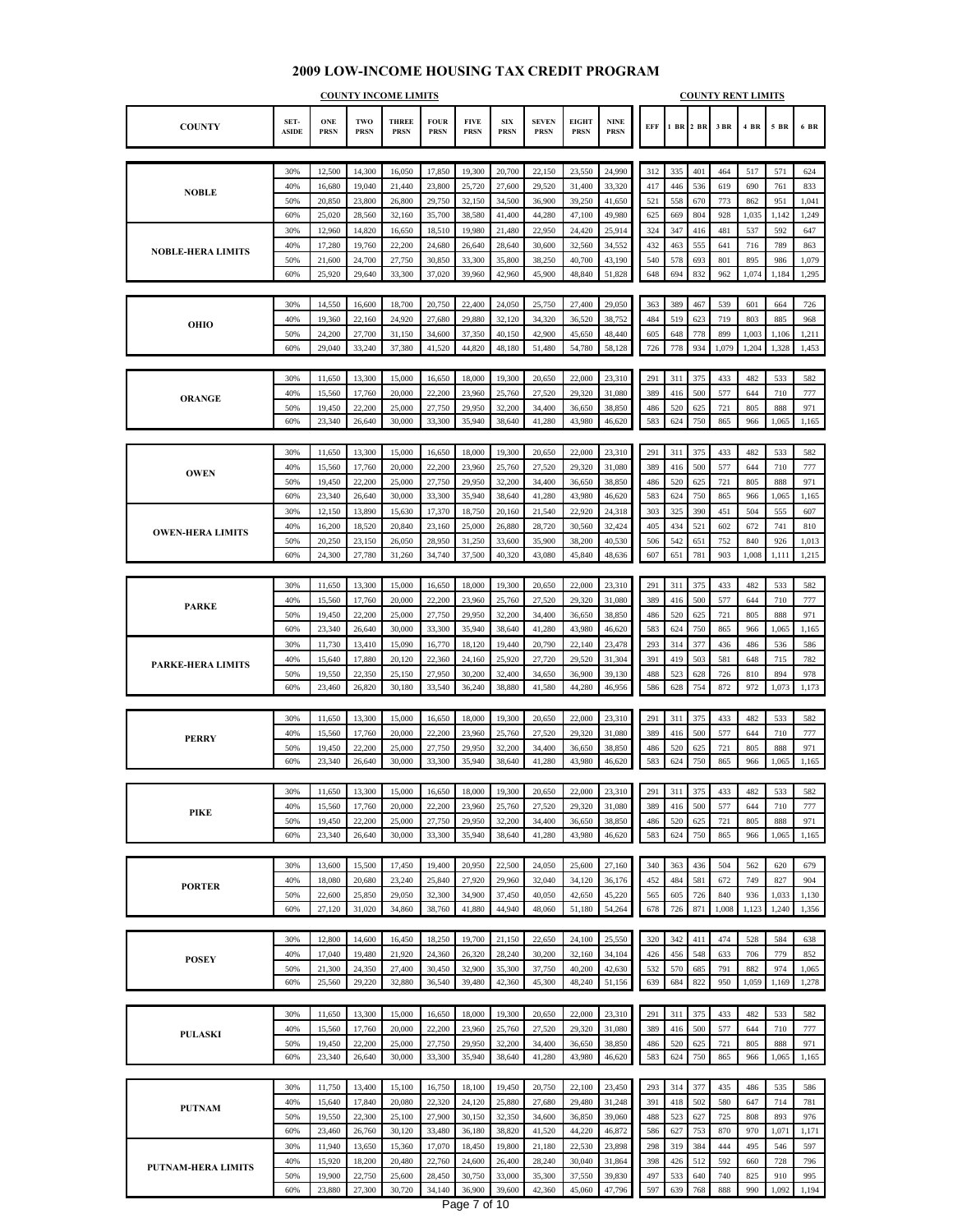#### **COUNTY SET-ASIDE ONE PRSN TWO PRSN THREE PRSN FOUR PRSN FIVE PRSN SIX PRSN SEVEN PRSN EIGHT PRSN NINE PRSN EFF 1 BR 2 BR 3 BR 4 BR 5 BR 6 BR COUNTY INCOME LIMITS COUNTY RENT LIMITS** 30% 11,650 13,300 15,000 16,650 18,000 19,300 20,650 22,000 23,310 291 311 375 433 482 533 582 40% 15,560 17,760 20,000 22,200 23,960 25,760 27,520 29,320 31,080 389 416 500 577 644 710 777 50% 19,450 22,200 25,000 27,750 29,950 32,200 34,400 36,650 38,850 486 520 625 721 805 888 971 60% 23,340 26,640 30,000 33,300 35,940 38,640 41,280 43,980 46,620 583 624 750 865 966 1,065 1,165 30% 11,670 13,350 15,000 16,680 18,000 19,350 20,670 22,020 23,352 291 312 375 433 483 533 583 40% 15,560 17,800 20,000 22,240 24,000 25,800 27,560 29,360 31,136 389 417 500 578 645 711 778 50% | 19,450 | 22,250 | 25,000 | 27,800 | 30,000 | 32,250 | 34,450 | 36,700 | 38,920 | | 486 | 521 | 625 | 722 | 806 | 889 | 973 60% 23,340 26,700 30,000 33,360 36,000 38,700 41,340 44,040 46,704 583 625 750 867 967 1,067 1,167 30% | 12,000 | 13,700 | 15,450 | 17,150 | 18,500 | 19,900 | 21,250 | 22,650 | 24,010 | | 300 | 321 | 386 | 445 | 497 | 548 | 600 40% | 16,000 | 18,280 | 20,560 | 22,840 | 24,680 | 26,480 | 28,320 | 30,160 | 31,976 | | 400 | 428 | 514 | 594 | 662 | 731 | 799 50% 20,000 22,850 25,700 28,550 30,850 33,100 35,400 37,700 39,970 500 535 642 742 827 913 999 60% 24,000 27,420 30,840 34,260 37,020 39,720 42,480 45,240 47,964 600 642 771 891 993 1,096 1,199 30% | 12,120 | 13,860 | 15,570 | 17,310 | 18,690 | 20,070 | 21,450 | 22,860 | 24,234 | | 303 | 324 | 389 | 450 | 501 | 553 | 605 40% 16,160 18,480 20,760 23,080 24,920 26,760 28,600 30,480 32,312 404 433 519 600 669 738 807 50% 20,200 23,100 25,950 28,850 31,150 33,450 35,750 38,100 40,390 505 541 648 750 836 923 1,009 60% 24,240 27,720 31,140 34,620 37,380 40,140 42,900 45,720 48,468 606 649 778 900 1,003 1,107 1,211 30% | 11,650 | 13,300 | 15,000 | 16,650 | 18,000 | 19,300 | 20,650 | 22,000 | 23,310 | | 291 | 311 | 375 | 433 | 482 | 533 | 582 40% | 15,560 | 17,760 | 20,000 | 22,200 | 23,960 | 25,760 | 27,520 | 29,320 | 31,080 | 389 | 416 | 500 | 577 | 644 | 710 | 777 50% 19,450 22,200 25,000 27,750 29,950 32,200 34,400 36,650 38,850 486 520 625 721 805 888 971 60% 23,340 26,640 30,000 33,300 35,940 38,640 41,280 43,980 46,620 583 624 750 865 966 1,065 1,165 30% | 11,670 | 13,350 | 15,000 | 16,680 | 18,000 | 19,350 | 20,670 | 22,020 | 23,352 | | 291 | 312 | 375 | 433 | 483 | 533 | 583 40% | 15,560 | 17,800 | 20,000 | 22,240 | 24,000 | 25,800 | 27,560 | 29,360 | 31,136 | | 389 | 417 | 500 | 578 | 645 | 711 | 778 50% | 19,450 | 22,250 | 25,000 | 27,800 | 30,000 | 32,250 | 34,450 | 36,700 | 38,920 | | 486 | 521 | 625 | 722 | 806 | 889 | 973 60% 23,340 26,700 30,000 33,360 36,000 38,700 41,340 44,040 46,704 583 625 750 867 967 1,067 1,167 30% | 12,200 | 13,950 | 15,700 | 17,450 | 18,850 | 20,250 | 21,650 | 23,050 | 24,430 | 305 | 326 | 392 | 453 | 506 | 558 | 610 40% | 16,280 | 18,640 | 20,960 | 23,280 | 25,160 | 27,000 | 28,880 | 30,720 | 32,592 | | 407 | 436 | 524 | 605 | 675 | 745 | 814 50% 20,350 23,300 26,200 29,100 31,450 33,750 36,100 38,400 40,740 508 545 655 756 843 931 1,018 60% 24,420 27,960 31,440 34,920 37,740 40,500 43,320 46,080 48,888 610 654 786 908 1,012 1,117 1,222 30% | 12,780 | 14,610 | 16,440 | 18,270 | 19,740 | 21,180 | 22,650 | 24,120 | 25,578 | | 319 | 342 | 411 | 475 | 529 | 584 | 639 40% | 17,040 | 19,480 | 21,920 | 24,360 | 26,320 | 28,240 | 30,200 | 32,160 | 34,104 | | 426 | 456 | 548 | 633 | 706 | 779 | 852 50% 21,300 24,350 27,400 30,450 32,900 35,300 37,750 40,200 42,630 532 570 685 791 882 974 1,065 60% 25,560 29,220 32,880 36,540 39,480 42,360 45,300 48,240 51,156 639 684 822 950 1,059 1,169 1,278 30% | 14,300 | 16,350 | 18,400 | 20,450 | 22,100 | 23,700 | 25,350 | 27,000 | 28,630 | 357 | 383 | 460 | 531 | 592 | 654 | 715 40% | 19,080 | 21,800 | 24,520 | 27,240 | 29,400 | 31,600 | 33,760 | 35,960 | 38,136 | | 477 | 511 | 613 | 708 | 709 | 871 | 953 50% 23,850 27,250 30,650 34,050 36,750 39,500 42,200 44,950 47,670 596 638 766 885 987 1,089 1,191 60% 28,620 32,700 36,780 40,860 44,100 47,400 50,640 53,940 57,204 715 766 919 1,062 1,185 1,307 1,430 30% | 12,800 | 14,600 | 16,450 | 18,250 | 19,700 | 21,150 | 22,650 | 24,100 | 25,550 | 320 | 342 | 411 | 474 | 528 | 584 | 638 40% | 17,040 | 19,480 | 21,920 | 24,360 | 26,320 | 28,240 | 30,200 | 32,160 | 34,104 | 426 | 456 | 548 | 633 | 706 | 779 | 852 50% 21,300 24,350 27,400 30,450 32,900 35,300 37,750 40,200 42,630 532 570 685 791 882 974 1,065 60% 25,560 29,220 32,880 36,540 39,480 42,360 45,300 48,240 51,156 639 684 822 950 1,059 1,169 1,278 30% 12,870 14,700 16,560 18,390 19,860 21,330 22,800 24,270 25,746 321 344 414 478 533 588 643 40% | 17,160 | 19,600 | 22,080 | 24,520 | 26,480 | 28,440 | 30,400 | 32,360 | 34,328 | | 429 | 459 | 552 | 637 | 711 | 784 | 858 50% 21,450 24,500 27,600 30,650 33,100 35,550 38,000 40,450 42,910 536 574 690 796 888 980 1,072 60% 25,740 29,400 33,120 36,780 39,720 42,660 45,600 48,540 51,492 643 689 828 956 1,066 1,176 1,287 30% | 12,650 | 14,500 | 16,300 | 18,100 | 19,550 | 21,000 | 22,450 | 23,900 | 25,340 | 316 | 339 | 407 | 470 | 525 | 579 | 633 40% | 16,920 | 19,320 | 21,760 | 24,160 | 26,080 | 28,040 | 29,960 | 31,880 | 33,824 | 423 | 453 | 544 | 628 | 701 | 773 | 845 50% 21,150 24,150 27,200 30,200 32,600 35,050 37,450 39,850 42,280 528 566 680 785 876 966 1,057 60% 25,380 28,980 32,640 36,240 39,120 42,060 44,940 47,820 50,736 634 679 816 942 1,051 1,159 1,268 30% | 11,650 | 13,300 | 15,000 | 16,650 | 18,000 | 19,300 | 20,650 | 22,000 | 23,310 | | 291 | 311 | 375 | 433 | 482 | 533 | 582 40% 15,560 17,760 20,000 22,200 23,960 25,760 27,520 29,320 31,080 389 416 500 577 644 710 777 50% | 19,450 | 22,200 | 25,000 | 27,750 | 29,950 | 32,200 | 34,400 | 36,650 | 38,850 | 486 | 520 | 625 | 721 | 805 | 888 | 971 60% 23,340 26,640 30,000 33,300 35,940 38,640 41,280 43,980 46,620 583 624 750 865 966 1,065 1,165 30% | 11,730 | 13,410 | 15,090 | 16,770 | 18,120 | 19,440 | 20,790 | 22,140 | 23,478 | 293 | 314 | 377 | 436 | 486 | 536 | 586 40% | 15,640 | 17,880 | 20,120 | 22,360 | 24,160 | 25,920 | 27,720 | 29,520 | 31,304 | 391 | 419 | 503 | 581 | 648 | 715 | 782 **STARKE-HERA LIMITS ST. JOSEPH STARKE SHELBY SCOTT-HERA LIMITS SPENCER-HERA LIMITS SPENCER SCOTT RANDOLPH RIPLEY RUSH RANDOLPH-HERA LIMITS RIPLEY-HERA LIMITS RUSH-HERA LIMITS**

50% 19,550 22,350 25,150 27,950 30,200 32,400 34,650 36,900 39,130 488 523 628 726 810 894 978 60% 23,460 26,820 30,180 33,540 36,240 38,880 41,580 44,280 46,956 586 628 754 872 972 1,073 1,173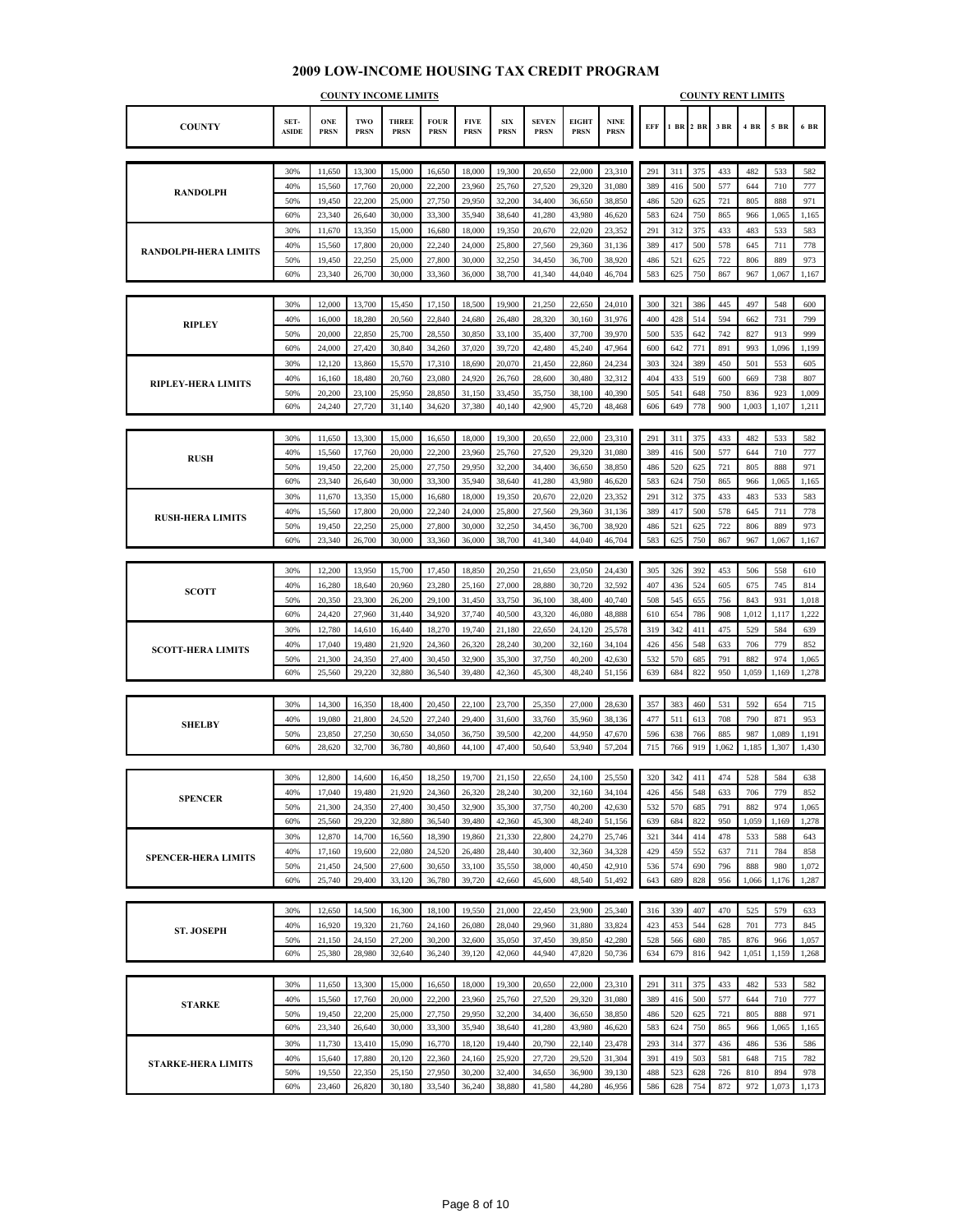#### **COUNTY SET-ASIDE ONE PRSN TWO PRSN THREE PRSN FOUR PRSN FIVE PRSN SIX PRSN SEVEN PRSN EIGHT PRSN NINE PRSN EFF 1 BR 2 BR 3 BR 4 BR 5 BR 6 BR COUNTY INCOME LIMITS COUNTY RENT LIMITS** 30% 12,600 14,400 16,200 18,000 19,450 20,900 22,300 23,750 25,200 315 337 405 468 522 575 630 40% 16,800 19,200 21,600 24,000 25,920 27,840 29,760 31,680 33,600 420 450 540 624 696 768 840 50% 21,000 24,000 27,000 30,000 32,400 34,800 37,200 39,600 42,000 325 562 675 780 870 960 1,050 60% 25,200 28,800 32,400 36,000 38,880 41,760 44,640 47,520 50,400 630 675 810 936 1,044 1,152 1,260 30% 12,750 14,580 16,380 18,210 19,680 21,120 22,590 24,030 25,494 318 341 409 473 528 582 637 40% | 17,000 | 19,440 | 21,840 | 24,280 | 26,240 | 28,160 | 30,120 | 32,040 | 33,992 | | 425 | 455 | 546 | 631 | 704 | 777 | 849 50% 21,250 24,300 27,300 30,350 32,800 35,200 37,650 40,050 42,490 531 569 682 789 880 971 1,062 60% 25,500 29,160 32,760 36,420 39,360 42,240 45,180 48,060 50,988 637 683 819 947 1,056 1,165 1,274 30% | 11,650 | 13,300 | 15,000 | 16,650 | 18,000 | 19,300 | 20,650 | 22,000 | 23,310 | | 291 | 311 | 375 | 433 | 482 | 533 | 582 40% | 15,560 | 17,760 | 20,000 | 22,200 | 23,960 | 25,760 | 27,520 | 29,320 | 31,080 | 389 | 416 | 500 | 577 | 644 | 710 | 777 50% 19,450 22,200 25,000 27,750 29,950 32,200 34,400 36,650 38,850 486 520 625 721 805 888 971 60% 23,340 26,640 30,000 33,300 35,940 38,640 41,280 43,980 46,620 583 624 750 865 966 1,065 1,165 30% | 12,000 | 13,710 | 15,420 | 17,130 | 18,510 | 19,860 | 21,240 | 22,620 | 23,982 | | 300 | 321 | 385 | 445 | 445 | 496 | 548 | 599 40% 16,000 18,280 20,560 22,840 24,680 26,480 28,320 30,160 31,976 400 428 514 594 662 731 799 50% 20,000 22,850 25,700 28,550 30,850 33,100 35,400 37,700 39,970 500 535 642 742 827 913 999 60% 24,000 27,420 30,840 34,260 37,020 39,720 42,480 45,240 47,964 600 642 771 891 993 1,096 1,199 30% | 11,650 | 13,300 | 15,000 | 16,650 | 18,000 | 19,300 | 20,650 | 22,000 | 23,310 | | 291 | 311 | 375 | 433 | 482 | 533 | 582 40% | 15,560 | 17,760 | 20,000 | 22,200 | 23,960 | 25,760 | 27,520 | 29,320 | 31,080 | 389 | 416 | 500 | 577 | 644 | 710 | 777 50% 19,450 22,200 25,000 27,750 29,950 32,200 34,400 36,650 38,850 486 520 625 721 805 888 971 60% 23,340 26,640 30,000 33,300 35,940 38,640 41,280 43,980 46,620 583 624 750 865 966 1,065 1,165 30% | 12,700 | 14,500 | 16,350 | 18,150 | 19,600 | 21,050 | 22,500 | 23,950 | 25,410 | | 317 | 340 | 408 | 471 | 526 | 580 | 635 40% | 16,960 | 19,360 | 21,800 | 24,200 | 26,120 | 28,080 | 30,000 | 31,960 | 33,880 | | 424 | 454 | 545 | 629 | 702 | 774 | 847 50% 21,200 24,200 27,250 30,250 32,650 35,100 37,500 39,950 42,350 530 567 681 786 877 968 1,058 60% 25,440 29,040 32,700 36,300 39,180 42,120 45,000 47,940 50,820 636 681 817 943 1,053 1,161 1,270 30% | 13,200 | 15,090 | 16,980 | 18,870 | 20,370 | 21,900 | 23,400 | 24,900 | 26,418 | 330 | 353 | 424 | 490 | 547 | 603 | 660 40% | 17,600 | 20,120 | 22,640 | 25,160 | 27,160 | 29,200 | 31,200 | 33,200 | 35,224 | | 440 | 471 | 566 | 654 | 730 | 805 | 880 50% 22,000 25,150 28,300 31,450 33,950 36,500 39,000 41,500 44,030 550 589 707 817 912 1,006 1,100 60% 26,400 30,180 33,960 37,740 40,740 43,800 46,800 49,800 52,836 660 707 849 981 1,095 1,207 1,320 30% | 13,050 | 14,900 | 16,800 | 18,650 | 20,150 | 21,650 | 23,150 | 24,600 | 26,110 | | 326 | 349 | 420 | 485 | 541 | 596 | 652 40% | 17,400 | 19,920 | 22,400 | 24,880 | 26,880 | 28,880 | 30,840 | 32,840 | 34,832 | 435 | 466 | 560 | 647 | 722 | 796 | 870 50% 21,750 24,900 28,000 31,100 33,600 36,100 38,550 41,050 43,540 543 583 700 808 902 995 1,088 60% 26,100 29,880 33,600 37,320 40,320 43,320 46,260 49,260 52,248 652 699 840 970 1,083 1,194 1,306 30% 14,070 16,080 18,090 20,100 21,720 23,310 24,930 26,520 28,140 351 376 452 522 582 643 703 40% | 18,760 | 21,440 | 24,120 | 26,800 | 28,960 | 31,080 | 33,240 | 35,360 | 37,520 | | 469 | 502 | 603 | 697 | 777 | 857 | 938 50% 23,450 26,800 30,150 33,500 36,200 38,850 41,550 44,200 46,900 586 628 753 871 971 1,071 1,172 60% 28,140 32,160 36,180 40,200 43,440 46,620 49,860 53,040 56,280 703 753 904 1,045 1,165 1,286 1,407 30% | 11,650 | 13,300 | 15,000 | 16,650 | 18,000 | 19,300 | 20,650 | 22,000 | 23,310 | | 291 | 311 | 375 | 433 | 482 | 533 | 582 40% | 15,560 | 17,760 | 20,000 | 22,200 | 23,960 | 25,760 | 27,520 | 29,320 | 31,080 | 389 | 416 | 500 | 577 | 644 | 710 | 777 50% 19,450 22,200 25,000 27,750 29,950 32,200 34,400 36,650 38,850 486 520 625 721 805 888 971 60% 23,340 26,640 30,000 33,300 35,940 38,640 41,280 43,980 46,620 583 624 750 865 966 1,065 1,165 30% | 12,800 | 14,600 | 16,450 | 18,250 | 19,700 | 21,150 | 22,650 | 24,100 | 25,550 | 320 | 342 | 411 | 474 | 528 | 584 | 638 40% | 17,040 | 19,480 | 21,920 | 24,360 | 26,320 | 28,240 | 30,200 | 32,160 | 34,104 | | 426 | 456 | 548 | 633 | 706 | 779 | 852 50% 21,300 24,350 27,400 30,450 32,900 35,300 37,750 40,200 42,630 532 570 685 791 882 974 1,065 60% 25,560 29,220 32,880 36,540 39,480 42,360 45,300 48,240 51,156 639 684 822 950 1,059 1,169 1,278 30% | 11,650 | 13,300 | 15,000 | 16,650 | 18,000 | 19,300 | 20,650 | 22,000 | 23,310 | | 291 | 311 | 375 | 433 | 482 | 533 | 582 40% | 15,560 | 17,760 | 20,000 | 22,200 | 23,960 | 25,760 | 27,520 | 29,320 | 31,080 | 389 | 416 | 500 | 577 | 644 | 710 | 777 50% | 19,450 | 22,200 | 25,000 | 27,750 | 29,950 | 32,200 | 34,400 | 36,650 | 38,850 | 486 | 520 | 625 | 721 | 805 | 888 | 971 60% 23,340 26,640 30,000 33,300 35,940 38,640 41,280 43,980 46,620 583 624 750 865 966 1,065 1,165 30% | 12,090 | 13,800 | 15,540 | 17,250 | 18,630 | 20,010 | 21,390 | 22,770 | 24,150 | 302 | 323 | 388 | 448 | 500 | 552 | 603 40% | 16,120 | 18,400 | 20,720 | 23,000 | 24,840 | 26,680 | 28,520 | 30,360 | 32,200 | | 403 | 431 | 518 | 598 | 667 | 736 | 805 50% 20,150 23,000 25,900 28,750 31,050 33,350 35,650 37,950 40,250 503 539 647 747 833 920 1,006 **STEUBEN-HERA LIMITS SULLIVAN-HERA LIMITS TIPPECANOE-HERA LIMITS TIPTON-HERA LIMITS VERMILLION-HERA LIMITS SULLIVAN SWITZERLAND STEUBEN TIPPECANOE TIPTON UNION VANDERBURG VERMILLION**

60% 24,180 27,600 31,080 34,500 37,260 40,020 42,780 45,540 48,300 604 647 777 897 1,000 1,104 1,207